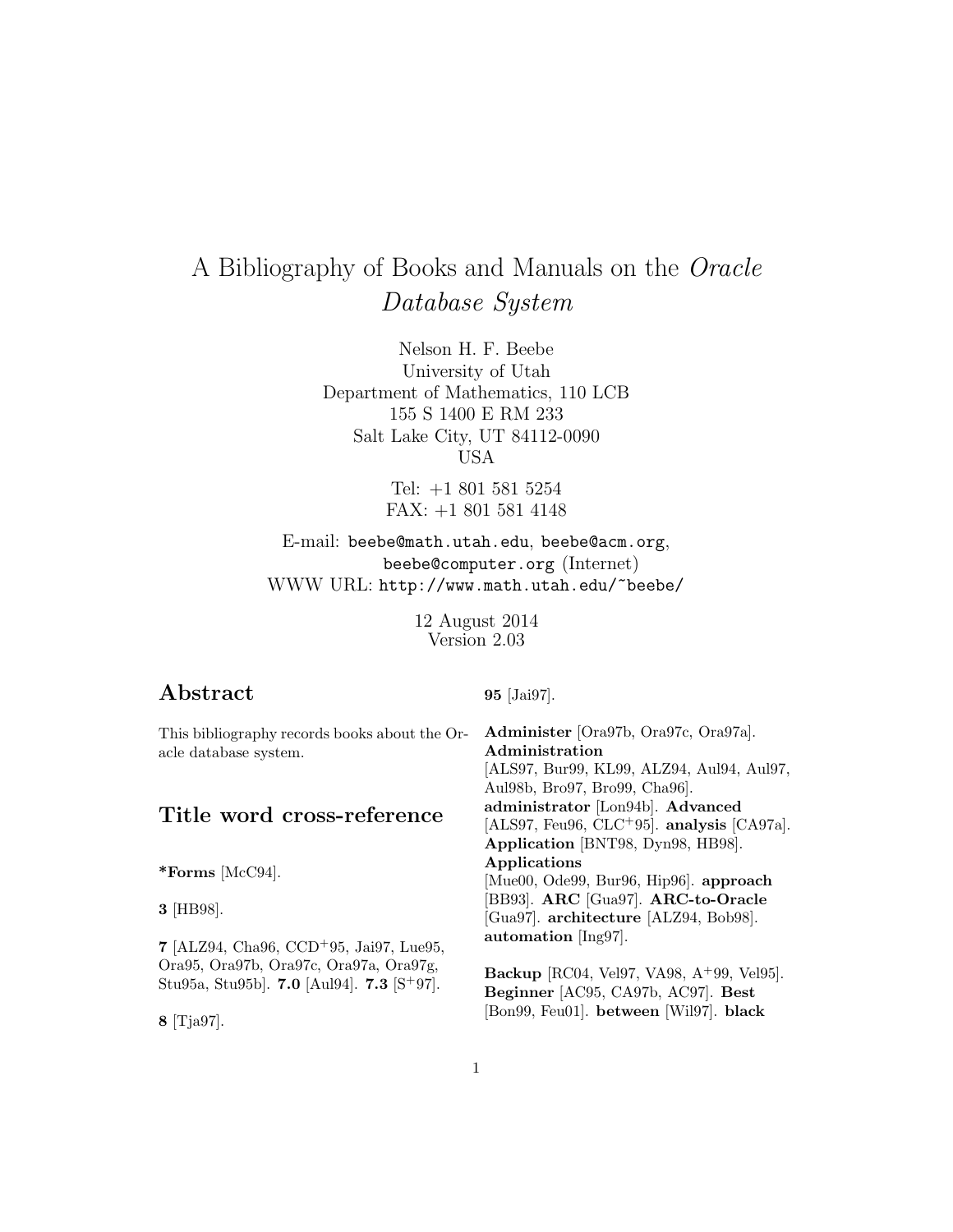[Aul98c]. **book** [Aul98c]. **Bookshelf** [Ass00]. **build** [CA97a]. **Building** [Mue00, Owe96]. **Built** [FDB98, FBD98]. **Built-in** [FDB98]. **Built-ins** [FBD98].

**C** [WL91]. **CASE** [BB93, Smi94]. **CD** [Ass00]. **Checklists** [Rev01]. **client** [Hip96]. **client/server** [Hip96]. **Cluster** [Don02]. **Code** [Feu01]. **Complete** [KL97a, KL97b, KL95]. **Concevoir** [Smi94]. **Configuration** [TG00]. **construction** [Pal97]. **cooperative** [Kli95]. **Corporation** [Wil97]. **cours** [MPK97]. **cram** [Aul98a]. **Create** [PB97]. **Critical** [Bon99].

**Data** [CA97a, CAAT98]. **Database** [KL99, PB97, Rod99, Stu97, Bob98, Bro97, Bro99, Bur96, Ing97, Loc97, Lon94b, Ora97b, Ora97c, Ora97a, Pal97]. **Databases** [PB97, RS99, Owe96]. **days** [Loc97, WD98]. **DBA** [Aul98a, A<sup>+</sup>99, Gre95, Kre05, Lon94b, Lon94a, Lon98, Lonxx, MM98, Rev01, RC04]. **DBAs** [Bur01, DS02]. **dBase** [Car93]. **Definitive** [Gen99, GM01]. **Design** [ES97a, ES97b, Tja97]. **Designer** [AW97, Cob95, DK97]. **Designer/2000** [AW97, Cob95, DK97]. **Detailed** [CCD<sup>+</sup>95]. **Developer** [FO00, FSG97, HB98, Ode99, Ora97f, Rod99, Ora94, CL95, H<sup>+</sup>95, HH91, McC96, S<sup>+</sup>97, Stu95a, Stu95b, Cob95, CP95, Hip96, MPK97, MM98, Mul96, Mul97, Ora97d, Ora97e, Sto96]. **Developer/2000** [Ora97f, Cob95, CP95, Hip96, MPK97, MM98, Mul96, Mul97, Ora97d, Ora97e, Sto96]. **Developing** [Hip96]. **development** [BB93, Kli95, Lak02, Loc97, WL91]. **developper** [Smi94]. **difference** [Wil97]. **Distributed** [Dye99, WL91].

**Edition** [KL97a, Vel97, Lon94a]. **effective** [Lon94b]. **efficient** [Lon94b]. **Electronic** [KL97a]. **Ellison** [Wil97]. **Engineering** [Bon99]. **Engines** [PB97]. **environment** [Kli95]. **Essential**

[KL99, Kre00, Lue95, Urm97]. **Essentials** [GSS99, GSS01]. **Evaluating** [Gua97]. **every** [Lon94b, Urm97]. **exam** [Aul98a]. **Example** [RS04]. **Experiences** [RS99]. **Exploring** [Cob95]. **express** [Tja97]. **Extensible** [RS99].

**Features** [Feu99]. **formation** [Cha96]. **Forms** [CLC<sup>+</sup>95, CL95, Ora97e]. **Fundamentals** [Pat99].

**generation** [CP95]. **God** [Wil97]. **Graphics** [H<sup>+</sup>95, Sel95]. **Guide** [AC95, Cha96, CA97b, Feu99, FSG97, Gen99, GM01, Gen02, HB98, Rod99, AC97, CL95, CP95, CA97a, Gre95, HM92, H<sup>+</sup>95, HH91, Kli95, Kre05, McC96, MM98, S<sup>+</sup>97, Stu95a, Stu95b, Urm97, WL91].

#### **Handbook**

[Dyn98, Lonxx, Mul97, Vel97, VA98, AW97, Cha00, CSK01, Cox95, DK97, KP95, Lon94b, Lon94a, Lon98, Mul96, Sto96, Vel95]. **High** [Bur96, Ing97]. **High-performance** [Bur96].

**II** [Ora97b, Ora97c]. **implementation** [CCD<sup>+</sup>95, Tja97]. **including** [MM98, Stu95a, Stu95b]. **information** [Stu97, Urm97]. **Ingres** [Car93]. **ins** [FBD98]. **intelligent** [Owe96]. **Interface** [PB97, SAS93]. **Internal** [Ada99]. **Introduction** [Ode99, McC94, Ora97e]. **IV** [Car93].

**Java** [Bal02, Lak02, Pri01]. **JDBC** [Bal02].

**kit** [Pal97]. **know** [Lon94b].

**langages** [ALZ94]. **Language** [FPD99]. **Larry** [Wil97]. **Latches** [Ada99]. **Learn** [PB97]. **Learning** [PF02]. **linkages** [Gua97]. **Locks** [Ada99].

#### **management**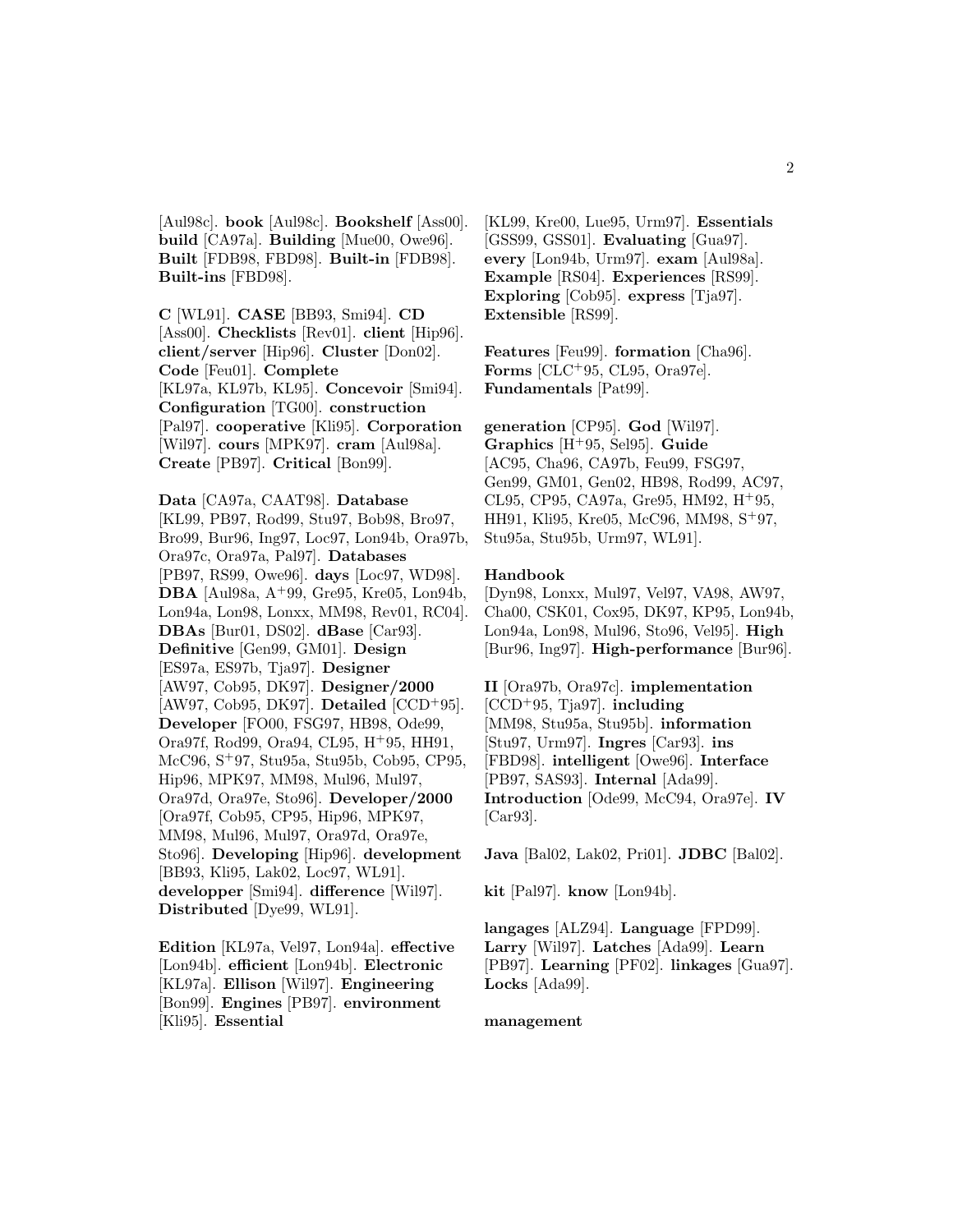[Aul94, Aul97, Aul98b, Lon94b, Sob97]. **manual** [Sel95]. **mapping** [Tja97]. **Mastering** [GH97, McD03, MB02]. **Memory** [Ada99]. **migrate** [Bob98]. **Mission** [Bon99]. **Mission-Critical** [Bon99].

**needs** [Lon94b]. **Net8** [TG00]. **Networking** [Tol96]. **NIST** [Sob97]. **NT** [Bro99]. **Nutshell** [GK02].

**Objects** [FSG97, GH97, KP95]. **Open** [DH01]. **Optimizing** [Feu01]. **Oracle** [CAD95, HH87, Owe96, Urm97, CG93, HM92, SAS93, Sob97, AC95, ALZ94, Alo97, AW97, Ora94, ALS97, Aul94, Aul98a, A<sup>+</sup>99, Bal02, BB93, Bob98, Bon99, Bro97, BNT98, Bur96, Bur99, Bur01, Car93, Cha00, Cha96, CCD<sup>+</sup>95, Cob95, CA97a, Cox95, Dyn98, Del94, DK97, DH01, DS02, Dye99, ES97a, Feu95, Feu96, FP97, FDB98, FBD98, FPD99, Feu99, FO00, Feu01, FP02, FP05, FSG97, Gen99, Gen00, GM01, Gen02, Gre95, GH97, GSS99, GSS01, GK02, Gua97, GC96, Gur02, HB98, Hip96, HH89, HH91, Ing97, Jai97, Kli95, KL95, KL97a, KP95, KL99, Kre00, Kre05, Kro93, KS02, Lak02, LK98, Lon94b, Lon94a, Lue95, MM00, McC96, McC94, MM02, MSMS05, McD03, MB02, MPK97, MM98, Mue00, Mul96, Mul97, Ass00]. **Oracle** [Ode99, Pal97, PB97, PF02, Pri01, Rev01, Rod99, RS04, RC04, S<sup>+</sup>97, Smi94, Sto96, Stu95a, Stu95b, TH98, Tja97, Tol96, TG00, Urm96, Vel95, Vel97, VA97, WL91, Wil97]. **ORACLE/SQL** [HM92]. **Oracle8** [AC97, Alo98, Aul97, Aul98b, Aul98c, Bob98, Bro99, CA97b, CAAT98, CADA98, ES97b,

GSS99, GSS01, KL97b, Loc97, Lon98, Lonxx, PH98, Urm97, VA98, WD98]. **Oracle8i** [Ada99, Alo01, Feu99, GSS99, RS99]. **Oracle9** [GSS01]. **Oracle9i** [Don02, CSK01].

**Packages** [Feu96, FDB98]. **Pages** [PB97]. **Paradox** [Jai97]. **Parallel** [MM00]. **2000** [Ora97f, AW97, Cob95, CP95, DK97, Hip96, MPK97, MM98, Mul96, Mul97, Ora97d, Ora97e, Sto96]. **ACCESS** [SAS93]. **server** [Hip96]. **SQL** [Ass00, Feu95, Feu96, FP97, FBD98, FPD99, Feu99, FO00, Feu01, FP02, HM92, McC94, McD03, Ode99, Owe96, PF02, RS04, Urm96, Urm97]. **Performance** [Alo01, CG93, GC96, Alo97, Alo98, A<sup>+</sup>99, Bur96, Ing97, Urm97]. **Perl** [DS02]. **Personal** [Ora95, Jai97]. **PL** [Ass00, Feu95, Feu96, FP97, FBD98, FPD99, Feu99, FO00, Feu01, FP02, FP05, McC94, McD03, Ode99, Owe96, PF02, RS04, Urm96, Urm97]. **PL/ SQL** [Ass00, Feu95, Feu96, FP97, FBD98, FPD99, Feu99, FO00, Feu01, FP02, McC94, McD03, Ode99, Owe96, PF02, RS04, Urm96, Urm97]. **PL/SQL** [FP05]. **plan** [Bob98, CCD<sup>+</sup>95]. **Pocket** [FBD98, FPD99, Gen00, Gen02, Gur02, KS02, MM02, Rev01, Bur01, Kre05, MSMS05]. **Power** [FSG97, GH97, KP95]. **Practical** [McD03, CA97a]. **Practices** [Bon99, Feu01]. **pratiques** [MPK97]. **procedure** [Owe96]. **Processing** [MM00]. **professional** [HM92]. **Programmer** [Del94, HM92, Urm97, WL91]. **Programming** [Bal02, Car93, Feu95, Feu96, FP97, Feu99, FP02, FP05, Pri01, Urm96, Urm97].

**Quick** [RC04, Don02].

**Rapid** [BB93]. **Reader** [Stu97]. **Recovery** [RC04, Vel97, VA98, A<sup>+</sup>99, Vel95]. **Reference** [BNT98, FBD98, FPD99, Gen00, Gen02, Gur02, KL97a, KL97b, KL99, Kre00, KS02, MM02, Rev01, RC04, Bur01, Don02, Kli95, KL95, MSMS05, SAS93, Sel95]. **release** [CLC<sup>+</sup>95, CL95, CP95, H<sup>+</sup>95, Sel95, Stu95a]. **reports** [Ora97f]. **retrieval** [Stu97].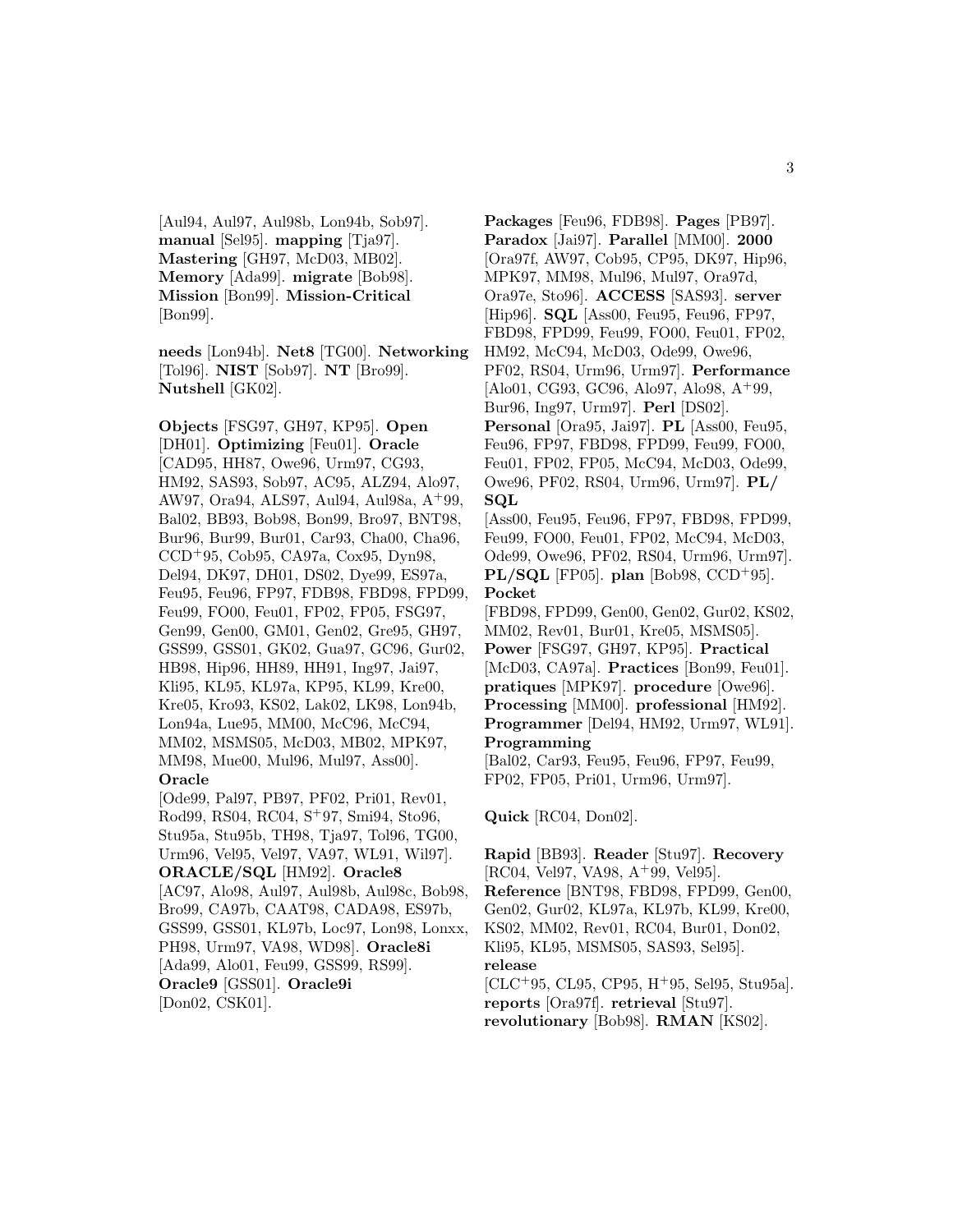**roll** [CA97a]. **roll-out** [CA97a].

**SAP** [Bur99]. **SAS/ACCESS** [SAS93]. **Scripts** [LK98]. **Security** [TH98]. **Server** [BNT98, Dyn98, HB98, Cox95, Ora97g]. **Services** [Ada99]. **Software** [Bon99]. **Solutions** [McD03]. **Source** [DH01]. **space** [Sob97]. **Spatial** [RS99]. **SQL** [Car93, FP05, Gur02, HH91, Kre00, McC94, MB02, Pat99]. **SQL\*Forms** [McC94]. **SQL\*Loader** [GM01]. **SQL\*Plus** [Gen99, Gen00, Gen02]. **SQLJ** [Pri01]. **stored** [Owe96]. **successful** [CA97a]. **survival** [Gre95]. **Syntax** [Gen02]. **system** [Lon94b, Sob97]. **Systems** [Bon99, Dye99, Bro97, WL91].

**Teach** [Loc97, WD98]. **techniques**  $[CLC+95]$ . **test**  $[A+99]$ . **those**  $[McC94]$ . **Tips** [ES97b]. **TOAD** [MM02, MSMS05]. **Toolkit** [BNT98]. **toolset** [Kro93]. **travaux** [MPK97]. **triggers** [Owe96]. **Troubleshooting** [TG00, VA97]. **Tru64** [Don02]. **Tuning** [Alo01, ALS97, CAD95, CADA98, CG93, GC96, Gur02, Alo97, Alo98, Urm97]. **turning**  $[A+99]$ .

**Understand** [Bob98]. **UNIX** [Don02, Alo97, Alo98, Alo01, Bro97, Bur01]. **usage** [SAS93]. **user** [Kli95, Stu95a, Stu95b]. **Using** [Kro93, PH98, McC94, Ora97f, Sob97]. **utilisation** [Cha96]. **utilities** [MM98].

**version** [HH89, McC94, SAS93, Stu95b]. **versions** [Del94, Smi94]. **vs** [Jai97].

**Waits** [Ada99]. **warehouse** [CA97a]. **Warehousing** [CA97a, CAAT98]. **Web** [HB98, BNT98, Dyn98, Ode99, PB97, Sob97]. **WebServer** [MM98]. **Wide** [Sob97]. **Windows** [Bro99, Jai97]. **Workbook** [FO00]. **workgroup** [Cox95, Ora97g]. **Working** [HH87, HH89]. **workshop** [BB93]. **World** [Sob97].

**XML** [Cha00, CSK01, Mue00].

**yourself** [Loc97, WD98].

# **References**

### **Ault:1999:ODT**

 $[A+99]$  Michael R. Ault et al., editors. Oracle DBA: test 3 and test 4: backup and recovery, performance turning. Coriolis Group Books, Scottsdale, AZ, USA, 1999. ISBN 1-57610-331- 5. xxiii + 385 pp. LCCN QA76.9.D3 O714 1999.

### **Abbey:1995:OBG**

[AC95] Michael Abbey and Michael J. Corey. Oracle: A Beginner's Guide. Oracle Press (division of Osborne McGraw-Hill), Berkeley, CA, USA, 1995. ISBN 0-07-882122- 3. 552 pp. LCCN QA76.9.D3A25 1995. US\$29.95. URL http:// www.osborne.com/oracle/index. htm. Foreword by Gary E. Damiano.

# **Abbey:1997:OBG**

[AC97] Michael Abbey and Michael J. Corey. Oracle8: a beginner's guide. Oracle Press (division of Osborne McGraw-Hill), Berkeley, CA, USA, 1997. ISBN 0-07-882393-5. xxviii + 767 pp. LCCN QA76.9.D3 A24 1997. URL http://www.osborne. com/oracle/index.htm.

#### **Adams:1999:OIS**

[Ada99] Steve Adams. Oracle8i Internal Services for Waits, Latches, Locks, and Memory. O'Reilly & Associates, Inc., 103a Morris Street,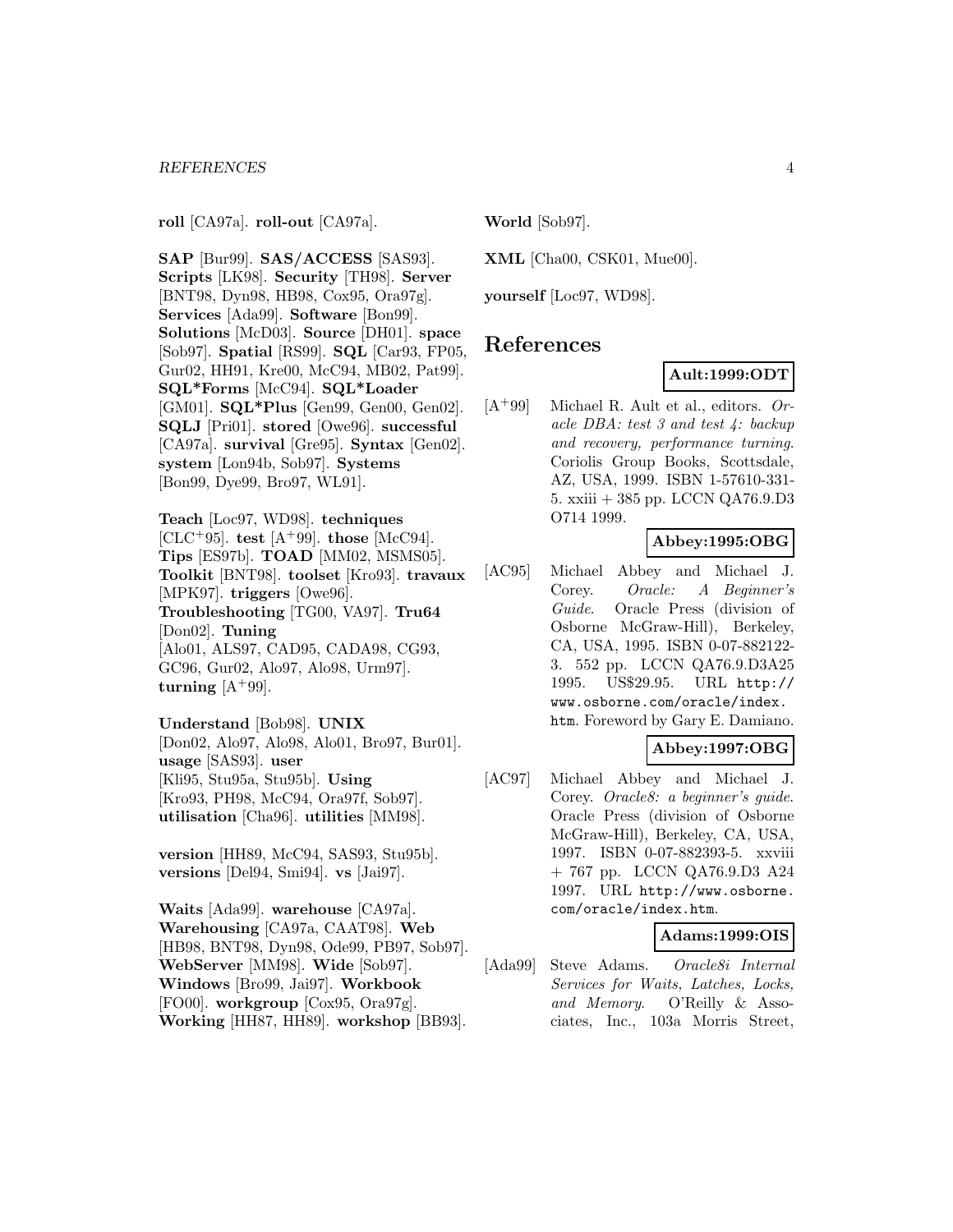Sebastopol, CA 95472, USA, Tel: +1 707 829 0515, and 90 Sherman Street, Cambridge, MA 02140, USA, Tel: +1 617 354 5800, 1999. ISBN 1-56592-598-X. 120 pp. US\$19.95. URL http://www.oreilly.com/ catalog/orinternals.

# **Alomari:1997:OUP**

[Alo97] Ahmed Alomari. Oracle and UNIX performance tuning. P T R Prentice-Hall, Englewood Cliffs, NJ 07632, USA, 1997. ISBN 0-13-849167-4. xxiii + 255 pp. LCCN QA76.9.D3 A52 1997.

### **Alomari:1998:OUP**

[Alo98] Ahmed Alomari. Oracle8 and UNIX performance tuning.  $P T$ R Prentice-Hall, Englewood Cliffs, NJ 07632, USA, 1998. ISBN 0- 13-907676-X. ???? pp. LCCN QA76.9.D3 A519 1998. US\$39.95. URL http://www.prenhall.com/ allbooks/ptr\_013907676x.html.

#### **Alomari:2001:OUP**

[Alo01] Ahmed Alomari. Oracle8i and UNIX Performance Tuning. Prentice Hall PTR Oracle series. P T R Prentice-Hall, Englewood Cliffs, NJ 07632, USA, 2001. ISBN 0-13-018706-2. xxix + 415 pp. LCCN QA76.9.D3 A519 2001. US\$49.99. URL http: //www.phptr.com/ptrbooks/ptr\_ 0130187062.html.

#### **Aronoff:1997:AOT**

[ALS97] Eyal Aronoff, Kevin Loney, and Noorali Sonawalla. Advanced Oracle Tuning and Administration. Osborne/McGraw-Hill, Berkeley, CA,

USA, 1997. ISBN 0-07-882241- 6. xxvi + 595 pp. LCCN QA76.9.D3A735 1997. US\$39.99. URL http://www.osborne.com/ oracle/index.htm.

# **Abdellatif:1994:OLA**

[ALZ94] Abdelaziz Abdellatif, Mohamed Limame, and Abdelmalek Zeroual. Oracle 7: langages, architecture, administration. Eyrolles, Paris, France, 1994. ISBN 2-212-08832-9.  $xi + 464$  pp. LCCN ????

### **OReilly:2000:OPS**

[Ass00] O'Reilly and Inc. Associates. The Oracle PL/SQL CD Bookshelf. O'Reilly & Associates, Inc., 103a Morris Street, Sebastopol, CA 95472, USA, Tel: +1 707 829 0515, and 90 Sherman Street, Cambridge, MA 02140, USA, Tel: +1 617 354 5800, July 2000. ISBN 1-56592-849- 0. 285 pp. LCCN ???? US\$89.95. URL http://www.oreilly.com/ catalog/oraclecdbs. Includes CD-ROM.

# **Ault:1994:OAM**

[Aul94] Michael R. Ault. Oracle 7.0 administration  $\mathcal{B}$  management. Wiley, New York, NY, USA, 1994. ISBN 0- 471-60857-2 (paperback).  $xxi + 516$ pp. LCCN QA76.9.D3 A937 1994.

#### **Ault:1997:OAM**

[Aul97] Michael R. Ault. Oracle8 administration and management. Wiley, New York, NY, USA, 1997. ISBN 0- 471-19234-1 (paperback). ???? pp. LCCN QA76.9.D3 A938 1997.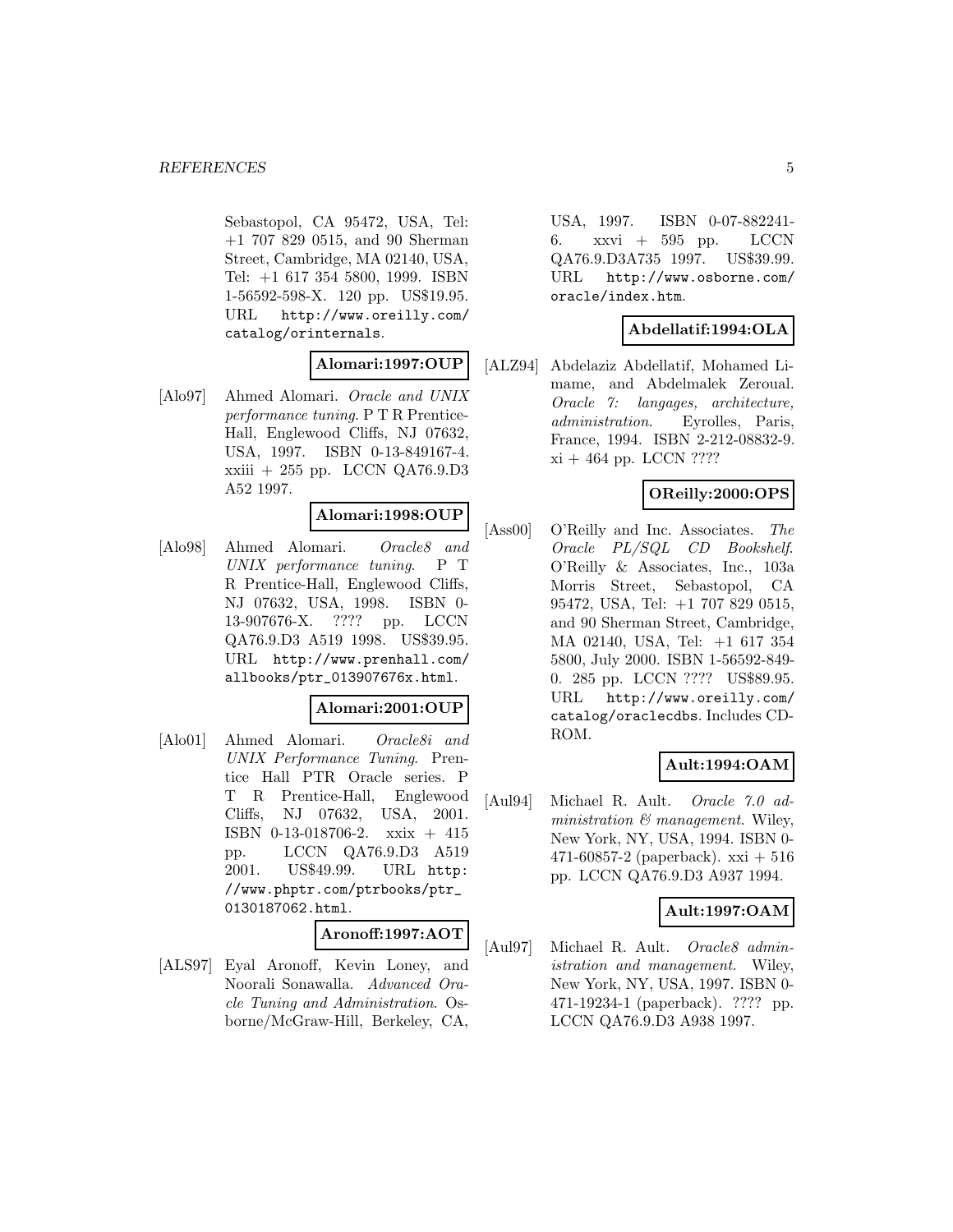# **Ault:1998:ODE**

[Aul98a] Michael R. Ault. Oracle DBA exam cram. Coriolis Group Books, Scottsdale, AZ, USA, 1998. ISBN 1-57610- 262-9. xviii + 413 pp. LCCN QA76.9.D3 A9395 1998.

### **Ault:1998:OAM**

[Aul98b] Michael R. Ault. Oracle8 administration and management. Wiley Computer Publishers, New York, NY, USA, 1998. ISBN 0-471-19234- 1 (paperback).  $xli + 836$  pp. LCCN QA76.9.D3A938 1997.

#### **Ault:1998:OBB**

[Aul98c] Michael R. Ault. Oracle8 black book. Coriolis Group Books, Scottsdale, AZ, USA, 1998. ISBN 1-57610-187- 8. xix + 906 pp. LCCN QA76.9.D3 A939 1998.

# **Anderson:1997:ODH**

[AW97] Carrie Anderson and David Wendelken. The Oracle Designer/2000 handbook. Addison-Wesley, Reading, MA, USA, 1997. ISBN 0-201- 63445-7. xviii + 606 pp. LCCN QA76.758.A55 1997.

#### **Bales:2002:JPO**

[Bal02] Donald Bales. Java Programming with Oracle JDBC. O'Reilly & Associates, Inc., 103a Morris Street, Sebastopol, CA 95472, USA, Tel: +1 707 829 0515, and 90 Sherman Street, Cambridge, MA 02140, USA, Tel: +1 617 354 5800, 2002. ISBN 0-596-00088-X. xv + 477 pp. LCCN QA76.73.J38 B35 2002 Stacks. US\$39.95. URL http://safari.oreilly.

com/059600088X; http://www. oreilly.com/catalog/jorajdbc.

# **Billings:1993:RDO**

[BB93] Chris Billings and Maria Billings. Rapid development with Oracle CASE: a workshop approach. Addison-Wesley, Reading, MA, USA, 1993. ISBN 0-201-63344-2. xii + 129 pp. LCCN QA76.76.D47B55 1993.

# **Brown:1998:OAS**

[BNT98] Bradley D. Brown, Richard J. Niemiec, and Joseph C. Trezzo. Oracle Application Server Web Toolkit Reference. Oracle Press (division of Osborne McGraw-Hill), Berkeley, CA, USA, 1998. ISBN 0-07- 882433-8. xxxv + 924 pp. LCCN QA76.9.D3B774 1998. US\$44.99. URL http://www.osborne.com/ oracle/index.htm.

#### **Bobrowski:1998:OAU**

[Bob98] Steven M. Bobrowski. Oracle8 architecture: Understand, plan, and migrate to Oracle's revolutionary database. Oracle Press (division of Osborne McGraw-Hill), Berkeley, CA, USA, 1998. ISBN 0- 07-882274-2 (paperback).  $x x i v +$ 356 pp. LCCN QA76.9.D3B6193 1998. US\$34.99. URL http:// www.osborne.com/oracle/index. htm. Foreword by Ken Jacobs.

#### **Bonazzi:1999:SEO**

[Bon99] Elio Bonazzi. Software Engineering with Oracle: Best Practices for Mission-Critical Systems. P T R Prentice-Hall, Englewood Cliffs, NJ 07632, USA, 1999.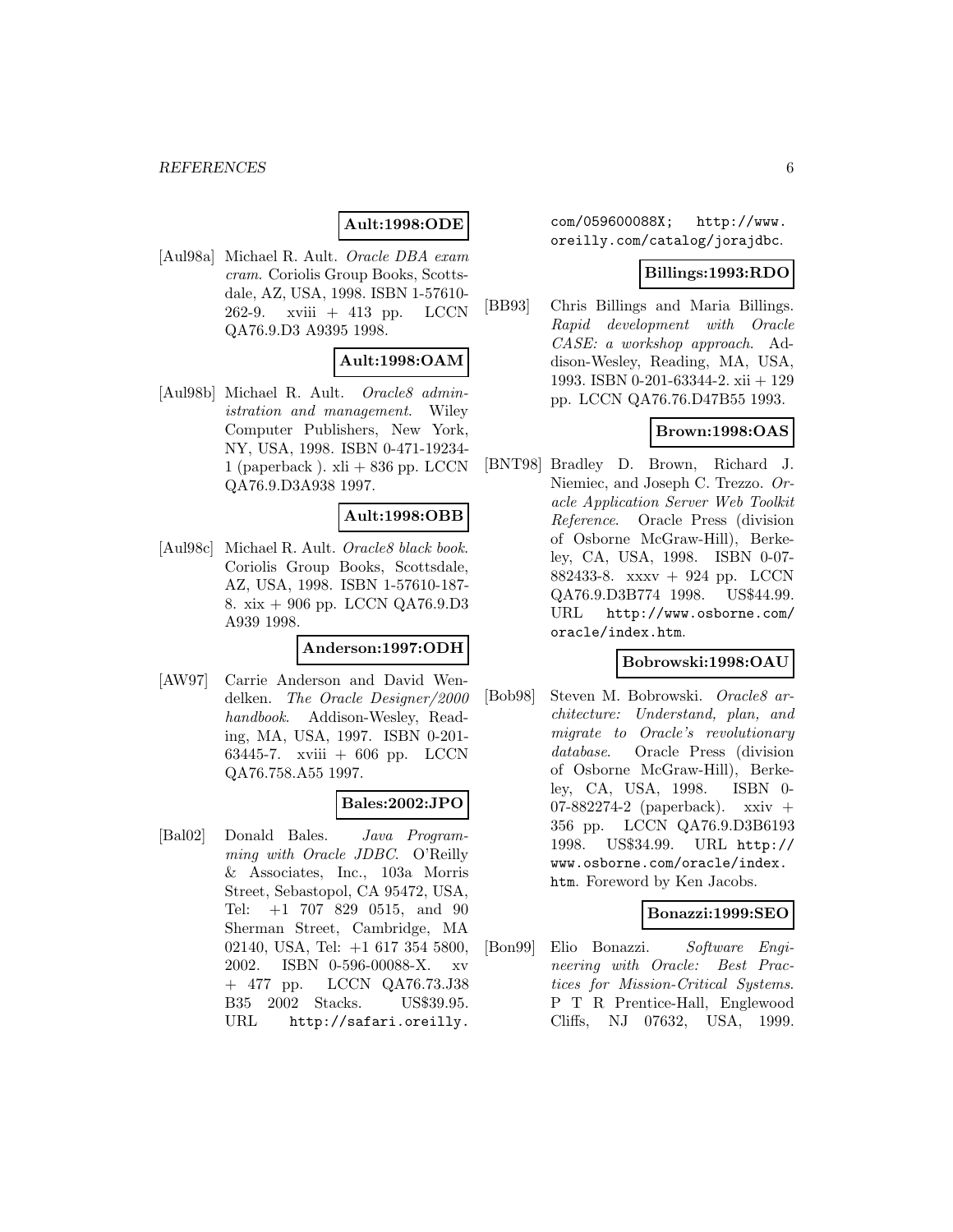ISBN 0-13-020091-3. URL http: //www.phptr.com/ptrbooks/ptr\_ 0130200913.html.

#### **Brown:1997:ODA**

[Bro97] Lynnwood Brown. Oracle database administration on UNIX systems. Prentice-Hall, Englewood Cliffs, NJ 07632, USA, 1997. ISBN 0-13- 244666-9. xxi + 189 pp. LCCN QA76.9.D3 B7826 1997.

# **Brown:1999:ODA**

[Bro99] Lynnwood Brown. Oracle8 database administration on Windows NT. P T R Prentice-Hall, Englewood Cliffs, NJ 07632, USA, 1999. ISBN 0-13-927443-X. 400 pp. LCCN QA76.9.D3B7827 1998. US\$39.99. URL http: //www.phptr.com/ptrbooks/ptr\_ 013927443x.html.

#### **Burleson:1996:HPO**

[Bur96] Donald K. Burleson. Highperformance Oracle database applications. Coriolis Group Books, Scottsdale, AZ, USA, 1996. ISBN 1-57610-100-2. xiii  $+461$  pp. LCCN QA76.9.D3 B874 1996.

# **Burleson:1999:OSA**

[Bur99] Donald K. Burleson. Oracle SAP Administration. O'Reilly & Associates, Inc., 103a Morris Street, Sebastopol, CA 95472, USA, Tel: +1 707 829 0515, and 90 Sherman Street, Cambridge, MA 02140, USA, Tel: +1 617 354 5800, 1999. ISBN 1-56592-696-X. xiii + 197 pp. LCCN QA76.9.D3 B8753 1999. US\$32.95. URL http://www. oreilly.com/catalog/sapadm.

# **Burleson:2001:UOD**

[Bur01] Donald K. Burleson. Unix for Oracle DBAs: pocket reference. O'Reilly & Associates, Inc., 103a Morris Street, Sebastopol, CA 95472, USA, Tel: +1 707 829 0515, and 90 Sherman Street, Cambridge, MA 02140, USA, Tel: +1 617 354 5800, 2001. ISBN 0-596-00066-9. v + 104 pp. LCCN QA76.9.D3 B87 2001.

# **Corey:1997:ODW**

[CA97a] Michael J. Corey and Michael Abbey. Oracle Data Warehousing: A practical guide to successful data warehouse analysis, build, and roll-out. Oracle Press (division of Osborne McGraw-Hill), Berkeley, CA, USA, 1997. ISBN 0-07- 882242-4. xxiv + 356 pp. LCCN QA76.9.D3C6735 1997. US\$34.95. URL http://www.osborne.com/ oracle/index.htm.

# **Corey:1997:OBG**

[CA97b] Michael J. Corey and Michael Abbey. Oracle8: A Beginner's Guide. Oracle Press (division of Osborne McGraw-Hill), Berkeley, CA, USA, 1997. ISBN 0-07-882393- 5. xxviii + 767 pp. LCCN QA76.9.D3A24 1997. US\$39.99. URL http://www.osborne.com/ oracle/index.htm.

# **Corey:1998:ODW**

[CAAT98] Michael J. Corey, Michael Abbey, Ian Abramson, and Ben Taub. Oracle8 Data Warehousing. Oracle Press (division of Osborne McGraw-Hill), Berkeley, CA, USA, 1998. ISBN 0-07-882511-3. 686 pp. LCCN QA76.9.D37O73 1998. US\$44.99.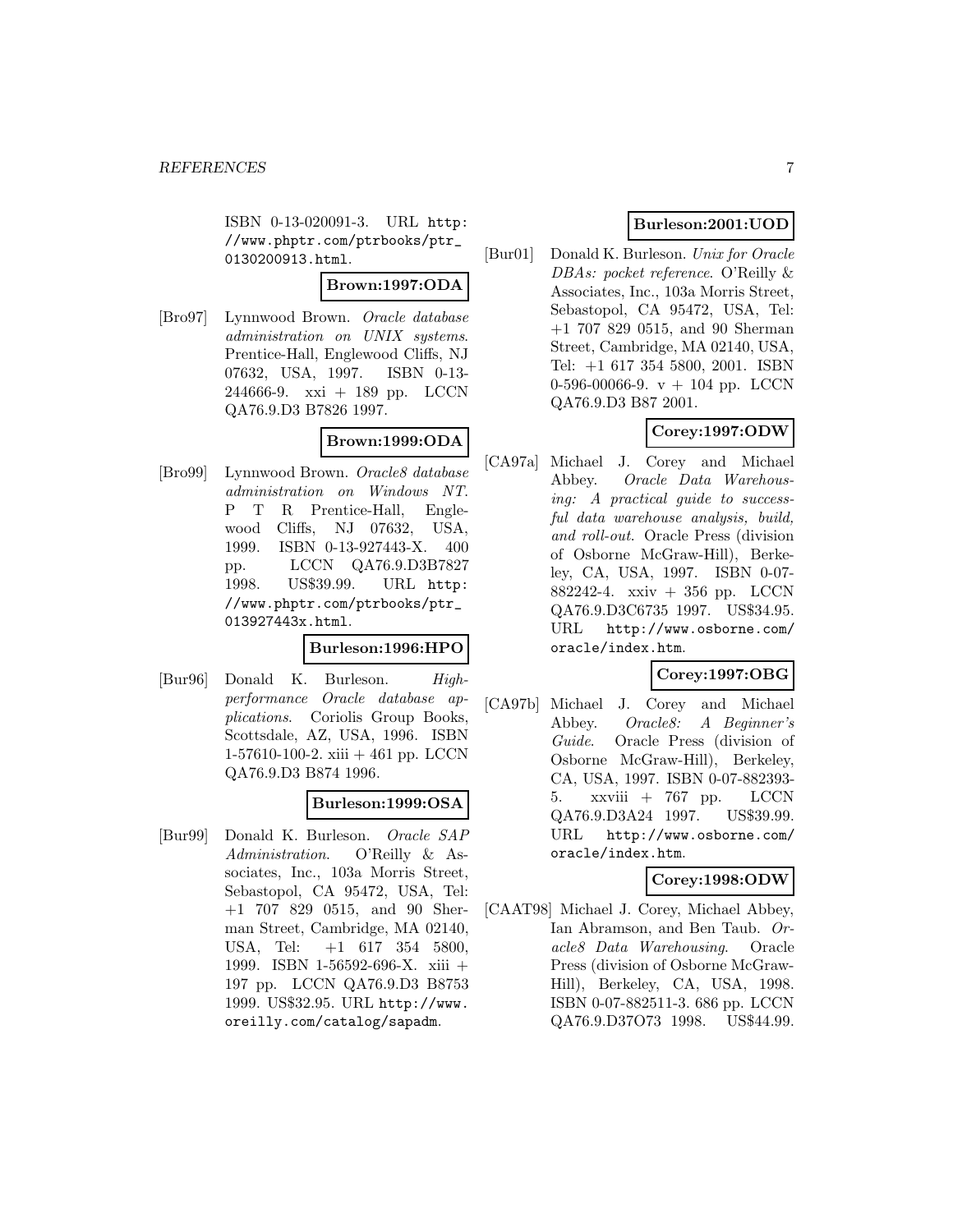URL http://www.osborne.com/ oracle/index.htm.

### **Corey:1995:TO**

[CAD95] Michael J. Corey, Michael Abbey, and Dan J. Dechichio. Tuning Oracle. Oracle Press (division of Osborne McGraw-Hill), Berkeley, CA, USA, 1995. ISBN 0-07- 881181-3. xxx + 293 pp. LCCN QA76.9.D3 C6942 1995. US\$29.95. URL http://www.osborne.com/ oracle/index.htm. Covers Oracle 7.x.

### **Corey:1998:OT**

[CADA98] Michael J. Corey, Michael Abbey, Daniel J. Dechichio, and Ian Abramson. Oracle8 Tuning. Oracle Press (division of Osborne McGraw-Hill), Berkeley, CA, USA, 1998. ISBN 0- 07-882390-0. xxvi + 608 pp. LCCN QA76.9.D3O72 1998. US\$44.99. URL http://www.osborne.com/ oracle/index.htm.

#### **Carter:1993:PSO**

[Car93] John (John R.) Carter. Programming in SQL with Oracle, Ingres, and dBase IV. P T R Prentice-Hall, Englewood Cliffs, NJ 07632, USA, 1993. ISBN 0-13-014325-1. xi + 308 pp. LCCN QA76.73.S67 C37 1993 Bar.

#### **Clauson:1995:DOI**

[CCD<sup>+</sup>95] Roger Clauson, Joe Cornell, Mark Dreyer, Rick Fisher, John Greco, Mike Kangas, Bill Koch, Tim Marciniak, Ray Sullivan, and Curt Thompson. Detailed Oracle 7 implementation plan. Technical report, Minnesota Dept. of Transportation,

Minneapolis, MN, USA, October 13, 1995. 42 pp.

### **Corrigan:1993:OPT**

[CG93] Peter Corrigan and Mark Gurry. ORACLE Performance Tuning. O'Reilly & Associates, Inc., 103a Morris Street, Sebastopol, CA 95472, USA, Tel: +1 707 829 0515, and 90 Sherman Street, Cambridge, MA 02140, USA, Tel: +1 617 354 5800, September 1993. ISBN 1- 56592-048-1. xxxv + 603 pp. LCCN QA76.9.D3 C67 1993. US\$34.95.

#### **Chapuis:1996:OUA**

[Cha96] Roger Chapuis. Oracle 7: utilisation and administration. Guide de formation. Editions Laser, Saint Dénis, France, 1996. ISBN 2-910525-24-4. 347 pp. LCCN ????

# **Chang:2000:OXH**

[Cha00] Ben Chang. Oracle XML handbook. Osborne/McGraw-Hill, Berkeley, CA, USA, 2000. ISBN 0-07- 212489-X. xxii + 357 pp. LCCN QA76.76.H94 O73 2000.

#### **Chu:1995:FDG**

[CL95] Ken Chu and Gina Lim. Forms developer's guide: release 4.5. Oracle Corp., Redwood City, CA, USA, 1995. various pp. Part No. A32505- 2.

#### **Chu:1995:FAT**

[CLC<sup>+</sup>95] Ken Chu, Gina Lim, Mark Clark, et al. Forms advanced techniques: release 4.5. Oracle Corp., Redwood City, CA, USA, February 1995. various pp. Part No. A32506-2.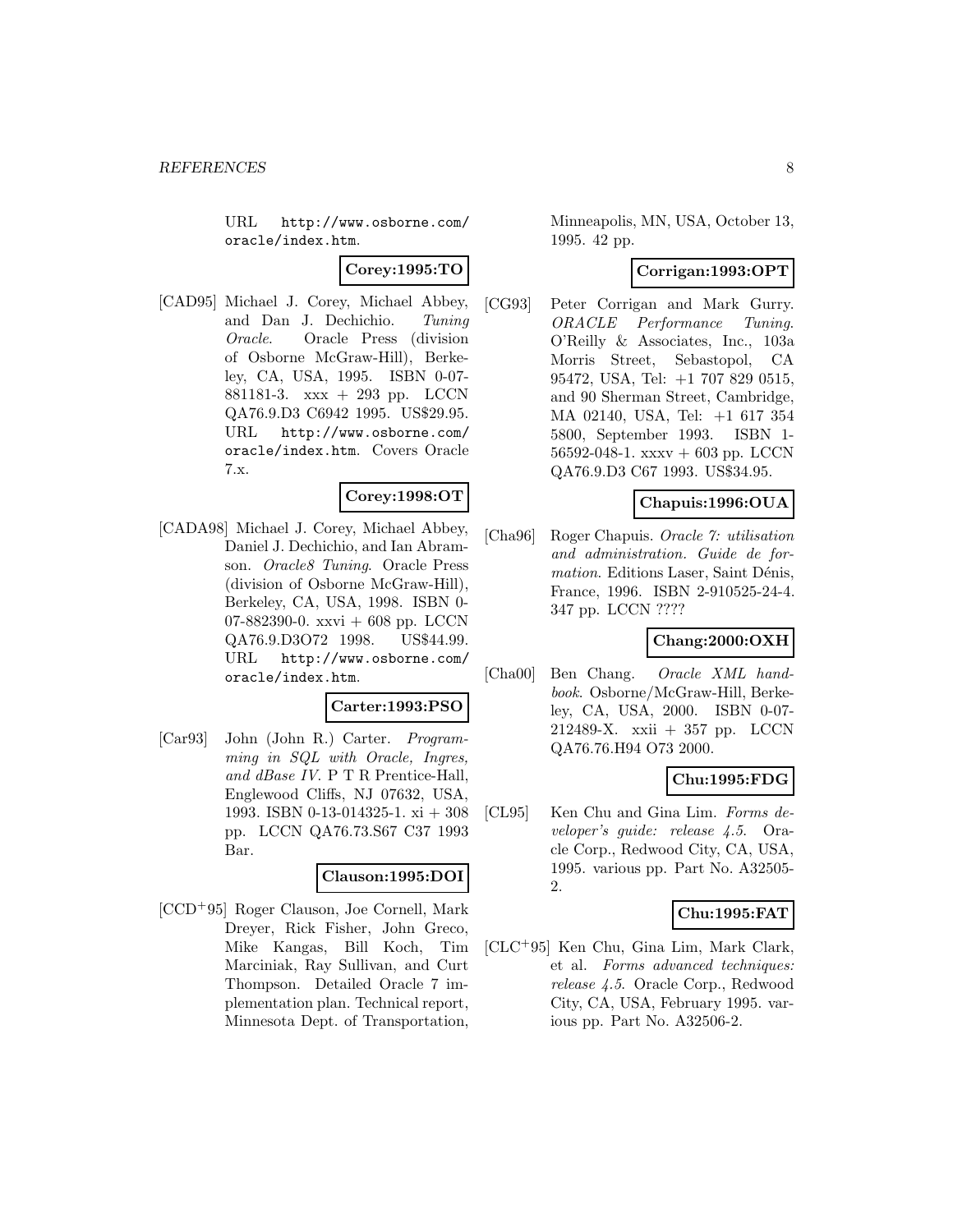# **Cobb:1995:EOD**

[Cob95] Cobb Group. Exploring Oracle Developer/2000, Designer/2000. Cobb Group, Louisville, KY, USA, 1995. ISSN 1084-1962. various pp.

# **Cox:1995:OWS**

[Cox95] Thomas B. Cox. Oracle workgroup server handbook. Osborne/ McGraw-Hill, Berkeley, CA, USA, 1995. ISBN 0-07-881186-4. xxii + 287 pp. LCCN QA76.9.D3 C693 1995 Bar. Covers Oracle 7 for Windows.

#### **Coppola:1995:GDG**

[CP95] Amy Coppola and Andy Page. A guide to Developer/2000 generation: release 1. Oracle Corp., Redwood City, CA, USA, 1995. various pp.

# **Chang:2001:OXH**

[CSK01] Ben Chang, Mark Scardina, and Stefan Kiritzov. Oracle9i XML handbook. Osborne/McGraw-Hill, Berkeley, CA, USA, 2001. ISBN 0-07- 213495-X. xxiii + 495 pp. LCCN QA76.76 .H94 C53 2001. CD-ROM includes the official Oracle XML Developer Kit (XDK).

# **Deleglise:1994:POV**

[Del94] Didier Deléglise. Programmer Oracle: versions 6 et 7. Eyrolles, Paris, France, 1994. ISBN 2-212-08813-2. vii + 218 pp. LCCN ????

#### **Duncan:2001:OOS**

[DH01] Andy Duncan and Sean Hull. Oracle and Open Source. O'Reilly & Associates, Inc., 103a Morris Street, Sebastopol, CA 95472, USA, Tel:

+1 707 829 0515, and 90 Sherman Street, Cambridge, MA 02140, USA, Tel: +1 617 354 5800, April 2001. ISBN 0-596-00018-9. 406 pp. LCCN QA76.9.D3 D845 2001. US\$39.95. URL http://www.oreilly.com/ catalog/oracleopen.

### **Dorsey:1997:ODH**

[DK97] Paul Dorsey and Peter Koletzke. Oracle Designer/2000 handbook. Oracle Press (division of Osborne McGraw-Hill), Berkeley, CA, USA, 1997. ISBN 0-07-882229-7. xxviii + 610 pp. LCCN QA76.758.D67 1997. URL http://www.osborne. com/oracle/index.htm.

# **Donar:2002:TUO**

[Don02] Tim Donar. Tru64 UNIX–Oracle9i Cluster quick reference. Compact solutions. Digital Press, 12 Crosby Drive, Bedford, MA 01730, USA, 2002. ISBN 1-55558-272-9 (paperback).  $xiv + 298$  pp. LCCN QA76.76.D63 D66 2002.

### **Duncan:2002:POD**

[DS02] Andrew Duncan and Jared Still. Perl for Oracle DBAs. O'Reilly & Associates, Inc., 103a Morris Street, Sebastopol, CA 95472, USA, Tel: +1 707 829 0515, and 90 Sherman Street, Cambridge, MA 02140, USA, Tel: +1 617 354 5800, 2002. ISBN 0-596-00210-6. xvi + 602 pp. LCCN QA76.73.P22 D86 2002 Stacks. US\$44.95. URL http://safari.oreilly. com/0596002106; http://www. oreilly.com/catalog/oracleperl.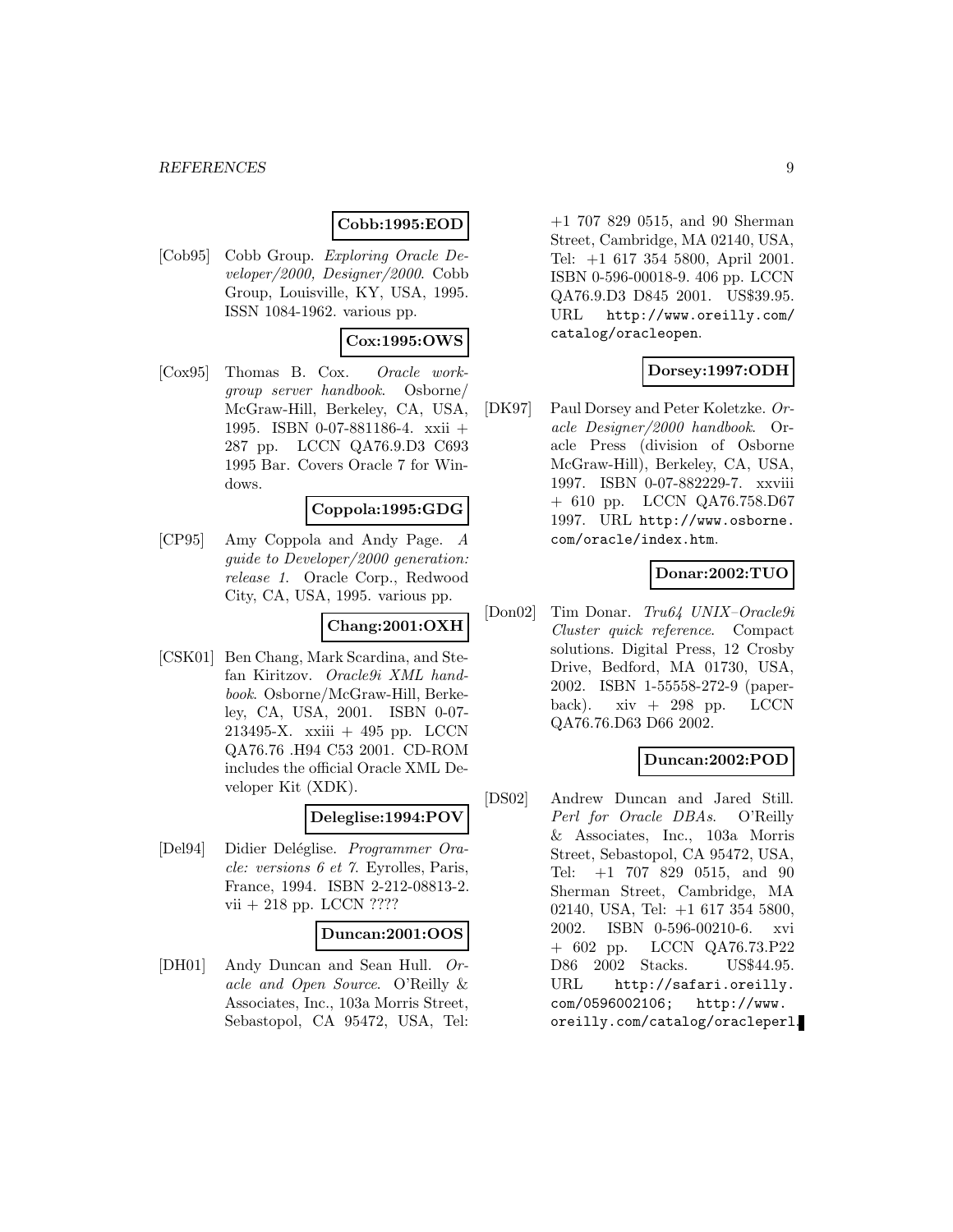# **Dye:1999:ODS**

[Dye99] Charles Dye. Oracle Distributed Systems. O'Reilly & Associates, Inc., 103a Morris Street, Sebastopol, CA 95472, USA, Tel: +1 707 829 0515, and 90 Sherman Street, Cambridge, MA 02140, USA, Tel:  $+1$ 617 354 5800, 1999. ISBN 1-56592- 432-0. xv + 530 pp. LCCN QA76.73.S67 D59 1999. US\$42.95. URL http://www.oreilly.com/ catalog/ordistsys/.

### **DIS:1998:OWA**

[Dyn98] Dynamic Information Systems, LLC. Oracle Web Application Server Handbook. Oracle Press (division of Osborne McGraw-Hill), Berkeley, CA, USA, 1998. ISBN 0-07-882215-7. xxviii + 684 pp. LCCN QA76.9.D3O734 1998. URL http://www.osborne. com/oracle/index.htm.

#### **Ensor:1997:OD**

[ES97a] Dave Ensor and Ian Stevenson. Oracle Design. Nutshell handbook. O'Reilly & Associates, Inc., 103a Morris Street, Sebastopol, CA 95472, USA, Tel: +1 707 829 0515, and 90 Sherman Street, Cambridge, MA 02140, USA, Tel: +1 617 354 5800, 1997. ISBN 1-56592-268-9. xix + 526 pp. LCCN QA76.9.D26E57 1997. US\$39.95. URL http://www. ora.com/catalog/oracledes/; http://www.oreilly.com/catalog/ oracledes.

#### **Ensor:1997:ODT**

[ES97b] Dave Ensor and Ian Stevenson. Oracle8 Design Tips. O'Reilly & Associates, Inc., 103a Morris Street,

Sebastopol, CA 95472, USA, Tel: +1 707 829 0515, and 90 Sherman Street, Cambridge, MA 02140, USA, Tel: +1 617 354 5800, 1997. ISBN 1-56592-361-8. xiii + 115 pp. LCCN QA76.9.D26 E575 1997. US\$14.95. URL http://www. ora.com/catalog/oracledt/; http://www.oreilly.com/catalog/ oracledt. Text edited by Deborah Russell.

### **Feuerstein:1998:OPS**

[FBD98] Steven Feuerstein, John Beresniewicz, and Chip Dawes. Oracle PL/SQL Built-ins Pocket Reference. O'Reilly & Associates, Inc., 103a Morris Street, Sebastopol, CA 95472, USA, Tel: +1 707 829 0515, and 90 Sherman Street, Cambridge, MA 02140, USA, Tel: +1 617 354 5800, 1998. ISBN 1-56592-456-8. 80 pp. LCCN ???? US\$7.95. URL http://www.oreilly.com/ catalog/orbipr.

### **Feuerstein:1998:OBP**

[FDB98] Steven Feuerstein, Charles Dye, and John Beresniewicz. Oracle Builtin Packages. O'Reilly & Associates, Inc., 103a Morris Street, Sebastopol, CA 95472, USA, Tel: +1 707 829 0515, and 90 Sherman Street, Cambridge, MA 02140, USA, Tel: +1 617 354 5800, April 1998. ISBN 1-56592-375-8. xxi + 931 pp. LCCN QA76.73.S67 F48 1998. US\$46.95. URL http://www. oreilly.com/catalog/oraclebip. Covers Oracle8.

# **Feuerstein:1995:OPS**

[Feu95] Steven Feuerstein. Oracle PL/ SQL Programming. Nutshell hand-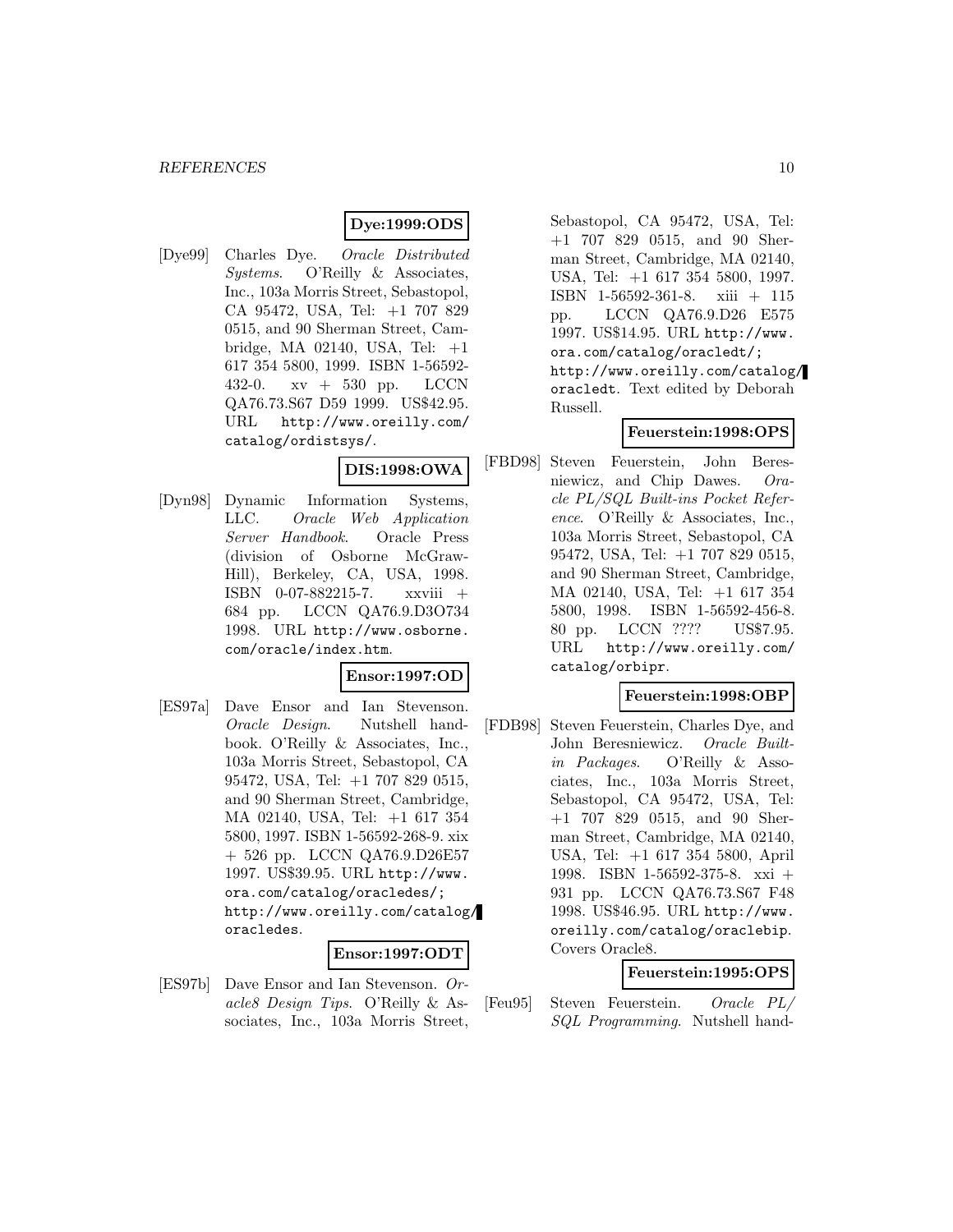book. O'Reilly & Associates, Inc., 103a Morris Street, Sebastopol, CA 95472, USA, Tel: +1 707 829 0515, and 90 Sherman Street, Cambridge, MA 02140, USA, Tel: +1 617 354 5800, September 1995. ISBN 1-56592-142-9. xxvii + 885 pp. LCCN QA76.73.S67 F48 1995. US\$39.95. URL http://www.ora. com/gnn/bus/ora/item/oraclep. html.

# **Feuerstein:1996:AOP**

[Feu96] Steven Feuerstein. Advanced Oracle PL/SQL Programming with Packages. O'Reilly & Associates, Inc., 103a Morris Street, Sebastopol, CA 95472, USA, Tel: +1 707 829 0515, and 90 Sherman Street, Cambridge, MA 02140, USA, Tel: +1 617 354 5800, 1996. ISBN 1-56592-238-7. xxvi + 661 pp. LCCN QA76.73.P258F48 1996. US\$42.95. URL http://www. ora.com/catalog/advoracle/; http://www.oreilly.com/catalog/ advoracle.

# **Feuerstein:1999:OPSb**

[Feu99] Steven Feuerstein. Oracle PL/ SQL Programming Guide to Oracle8i Features. O'Reilly & Associates, Inc., 103a Morris Street, Sebastopol, CA 95472, USA, Tel: +1 707 829 0515, and 90 Sherman Street, Cambridge, MA 02140, USA, Tel: +1 617 354 5800, 1999. ISBN 1-56592-675-7. xvi + 248 pp. LCCN QA76.73.P258 F484 1999. US\$29.95. URL http://www. oreilly.com/catalog/ornewfeatures.

#### **Feuerstein:2001:OPS**

[Feu01] Steven Feuerstein. Oracle PL/SQL

Best Practices: Optimizing Oracle Code. O'Reilly & Associates, Inc., 103a Morris Street, Sebastopol, CA 95472, USA, Tel: +1 707 829 0515, and 90 Sherman Street, Cambridge, MA 02140, USA, Tel: +1 617 354 5800, April 2001. ISBN 0- 596-00121-5. xix + 182 pp. LCCN QA76.9.D3 F49 2001. US\$19.95. URL http://www.oreilly.com/ catalog/orbestprac.

# **Feuerstein:2000:OPS**

[FO00] Steven Feuerstein and Andrew Odewahn. Oracle PL/SQL Developer's Workbook. O'Reilly & Associates, Inc., 103a Morris Street, Sebastopol, CA 95472, USA, Tel: +1 707 829 0515, and 90 Sherman Street, Cambridge, MA 02140, USA, Tel: +1 617 354 5800, May 2000. ISBN 1-56592-674-9. xix + 569 pp. LCCN QA76.73.P258 F4875 2000. US\$36.95. URL http://www. oreilly.com/catalog/ordevworkbook.

### **Feuerstein:1997:OPS**

[FP97] Steven Feuerstein and Bill Pribyl. Oracle PL/SQL Programming. O'Reilly & Associates, Inc., 103a Morris Street, Sebastopol, CA 95472, USA, Tel: +1 707 829 0515, and 90 Sherman Street, Cambridge, MA 02140, USA, Tel: +1 617 354 5800, second edition, 1997. ISBN 1-56592-335-9. xxxiii + 987 pp. LCCN QA76.73.S67 F49 1997. US\$44.95. URL http://www. ora.com/catalog/oraclep2/; http://www.oreilly.com/catalog/ oraclep2.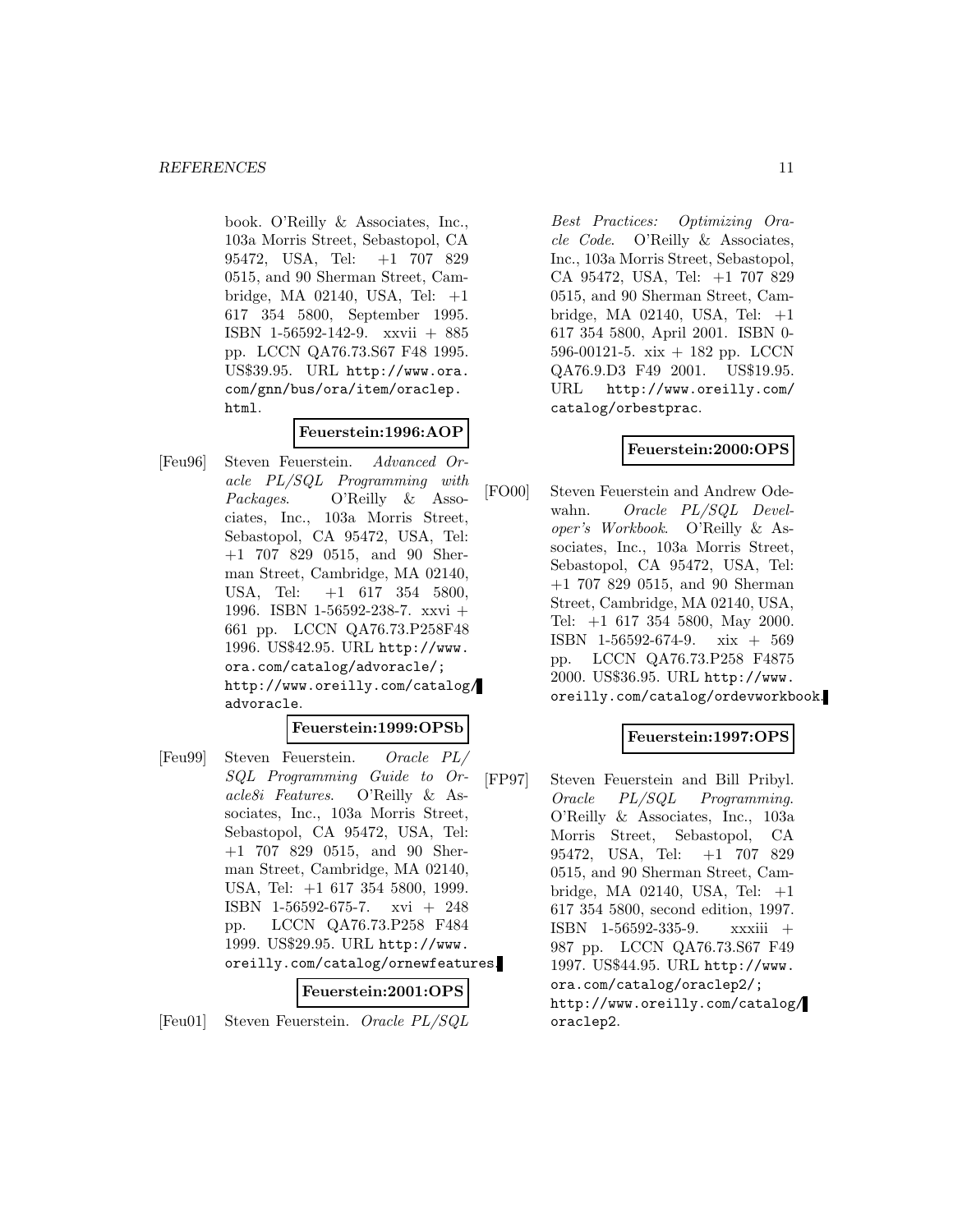#### **Feuerstein:2002:OPS**

[FP02] Steven Feuerstein and Bill Pribyl. Oracle PL/SQL Programming. O'Reilly & Associates, Inc., 103a Morris Street, Sebastopol, CA 95472, USA, Tel: +1 707 829 0515, and 90 Sherman Street, Cambridge, MA 02140, USA, Tel: +1 617 354 5800, third edition, 2002. ISBN 0- 596-00381-1. xxiii + 989 pp. LCCN QA76.73.S67 F49 2002. US\$54.95. URL http://safari.oreilly. com/0596003811; http://www. oreilly.com/catalog/oraclep3.

#### **Feuerstein:2005:OP**

[FP05] Steven Feuerstein and Bill Pribyl. Oracle PL/SQL Programming. O'Reilly & Associates, Inc., 103a Morris Street, Sebastopol, CA 95472, USA, Tel: +1 707 829 0515, and 90 Sherman Street, Cambridge, MA 02140, USA, Tel: +1 617 354 5800, fourth edition, 2005. ISBN 0- 596-00977-1 (paperback). 1104 (est.) pp. LCCN ???? URL http://www. oreilly.com/catalog/oraclep4/.

#### **Feuerstein:1999:OPSa**

[FPD99] Steven Feuerstein, Bill Pribyl, and Chip Dawes. Oracle PL/SQL Language Pocket Reference. O'Reilly & Associates, Inc., 103a Morris Street, Sebastopol, CA 95472, USA, Tel: +1 707 829 0515, and 90 Sherman Street, Cambridge, MA 02140, USA, Tel: +1 617 354 5800, 1999. ISBN 1-56592-457-6.  $v + 94$  pp. LCCN QA76.9.D3 F493 1999. US\$7.95. URL http://www.oreilly.com/ catalog/orbilangpr/.

### **Finkelstein:1997:OPO**

[FSG97] Richard Finkelstein, Kasu Sista, and Rick Greenwald. Oracle Power Objects Developer's Guide. Oracle Press (division of Osborne McGraw-Hill), Berkeley, CA, USA, 1997. ISBN 0-07-882163-0. xxvii + 428 pp. US\$39.95. URL http://www. osborne.com/oracle/index.htm.

# **Gurry:1996:OPT**

[GC96] Mark Gurry and Peter Corrigan. Oracle Performance Tuning. O'Reilly & Associates, Inc., 103a Morris Street, Sebastopol, CA 95472, USA, Tel: +1 707 829 0515, and 90 Sherman Street, Cambridge, MA 02140, USA, Tel: +1 617 354 5800, second edition, November 1996. ISBN 1-56592-237-9. xxii + 940 pp. LCCN QA76.9.D3G873 1996. US\$44.95. URL http://www. oreilly.com/catalog/oracle2.

# **Gennick:1999:OSD**

[Gen99] Jonathan Gennick. Oracle SQL\*Plus: The Definitive Guide. O'Reilly & Associates, Inc., 103a Morris Street, Sebastopol, CA 95472, USA, Tel: +1 707 829 0515, and 90 Sherman Street, Cambridge, MA 02140, USA, Tel: +1 617 354 5800, 1999. ISBN 1-56592-578-5. xxi + 502 pp. LCCN QA76.73.S67 G46 1999. US\$34.95. URL http://www. oreilly.com/catalog/orsqplus/.

# **Gennick:2000:OSP**

[Gen00] Jonathan Gennick. Oracle SQL\*Plus Pocket Reference. O'Reilly & Associates, Inc., 103a Morris Street, Sebastopol, CA 95472, USA, Tel: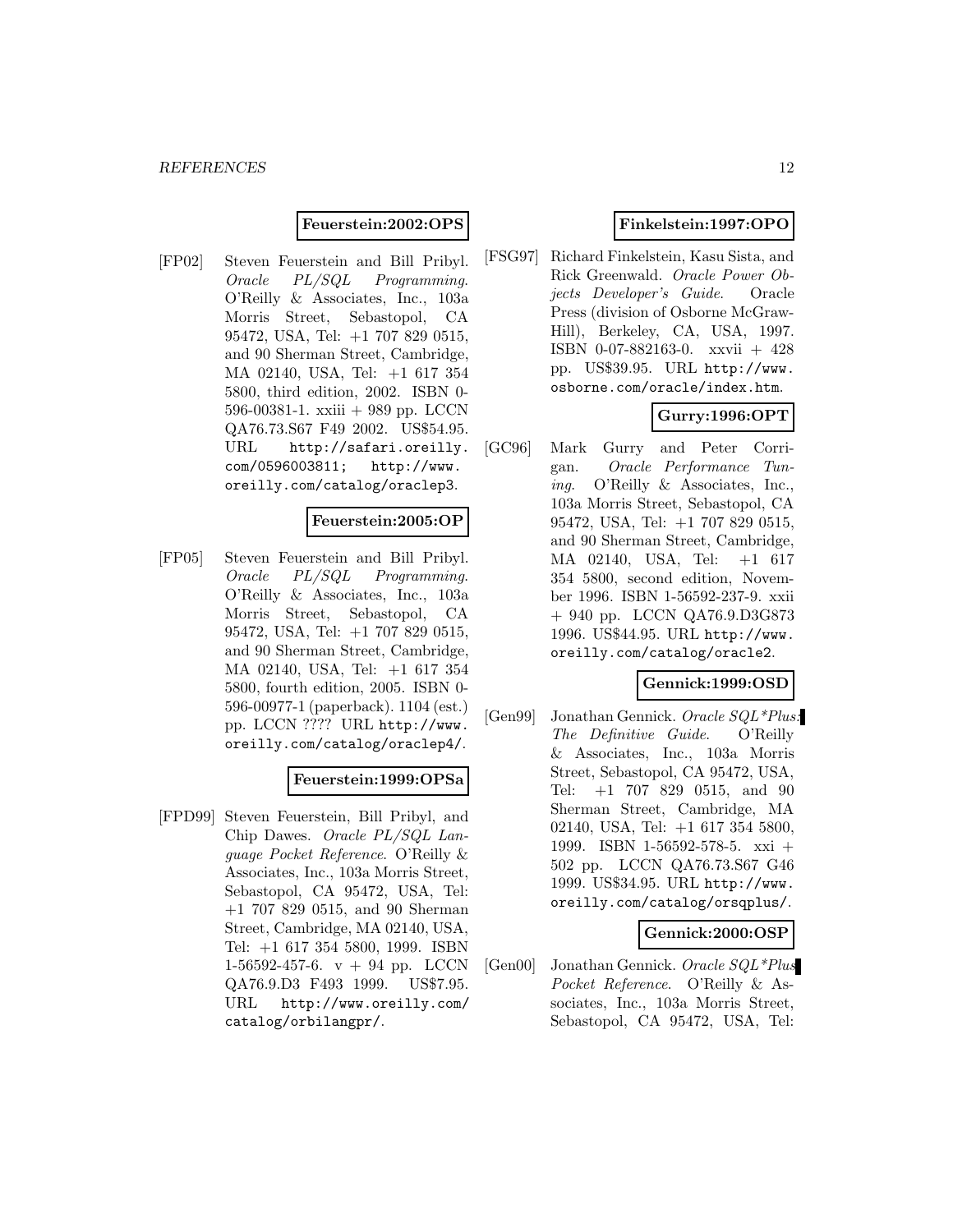+1 707 829 0515, and 90 Sherman Street, Cambridge, MA 02140, USA, Tel: +1 617 354 5800, April 2000. ISBN 1-56592-941- 1. iv  $+$  90 pp. LCCN QA76.73.S67 G46 2000. US\$9.95. URL http://www.oreilly.com/ catalog/orsqlpluspr.

# **Gennick:2002:OSP**

[Gen02] Jonathan Gennick. Oracle SQL\*Plus Pocket Reference: A Guide to SQL\*Plus Syntax. O'Reilly & Associates, Inc., 103a Morris Street, Sebastopol, CA 95472, USA, Tel: +1 707 829 0515, and 90 Sherman Street, Cambridge, MA 02140, USA, Tel: +1 617 354 5800, second edition, 2002. ISBN 0-596-00441-9. 120 (est.) pp. LCCN ???? US\$12.95. URL http://safari.oreilly. com/0596004419; http://www. oreilly.com/catalog/orsqlpluspr2.

# **Greenwald:1997:MOP**

[GH97] Rick Greenwald and Robert Hoskin. Mastering Oracle Power Objects. O'Reilly & Associates, Inc., 103a Morris Street, Sebastopol, CA 95472, USA, Tel: +1 707 829 0515, and 90 Sherman Street, Cambridge, MA 02140, USA, Tel: +1 617 354 5800, 1997. ISBN 1-56592-239-5. xx + 485 pp. LCCN QA76.9.D3G728 1997. US\$39.95. URL http://www. ora.com/catalog/oraclepo/; http://www.oreilly.com/catalog/ oraclepo.

#### **Greenwald:2002:ON**

[GK02] Rick Greenwald and David C. Kreines. Oracle in a Nutshell. O'Reilly & Associates, Inc., 103a

Morris Street, Sebastopol, CA 95472, USA, Tel: +1 707 829 0515, and 90 Sherman Street, Cambridge, MA 02140, USA, Tel: +1 617 354 5800, 2002. ISBN 0-596- 00336-6. 912 (est.) pp. LCCN ???? US\$49.95. URL http://www. oreilly.com/catalog/oracleian.

# **Gennick:2001:OSD**

[GM01] Jonathan Gennick and Sanjay Mishra. Oracle SQL\*Loader: The Definitive Guide. O'Reilly & Associates, Inc., 103a Morris Street, Sebastopol, CA 95472, USA, Tel: +1 707 829 0515, and 90 Sherman Street, Cambridge, MA 02140, USA, Tel: +1 617 354 5800, April 2001. ISBN 1-56592-948- 9. xvii + 251 pp. LCCN QA76.73.S67 G46 2001. US\$34.95. URL http://www.oreilly.com/ catalog/orsqlloader.

#### **Greene:1995:ODS**

[Gre95] Joseph B. Greene. Oracle DBA survival guide. SAMS Publishing, Indianapolis, IN 46268, USA, 1995. ISBN 0-672-30681-6. xx + 769 pp. LCCN QA76.9.D3 G7254 1995.

# **Greenwald:1999:OEO**

[GSS99] Rick Greenwald, Robert Stackowiak, and Jonathan Stern. Oracle Essentials: Oracle8 and Oracle8i. O'Reilly & Associates, Inc., 103a Morris Street, Sebastopol, CA 95472, USA, Tel: +1 707 829 0515, and 90 Sherman Street, Cambridge, MA 02140, USA, Tel: +1 617 354 5800, 1999. ISBN 1- 56592-708-7. 350 pp. US\$34.95.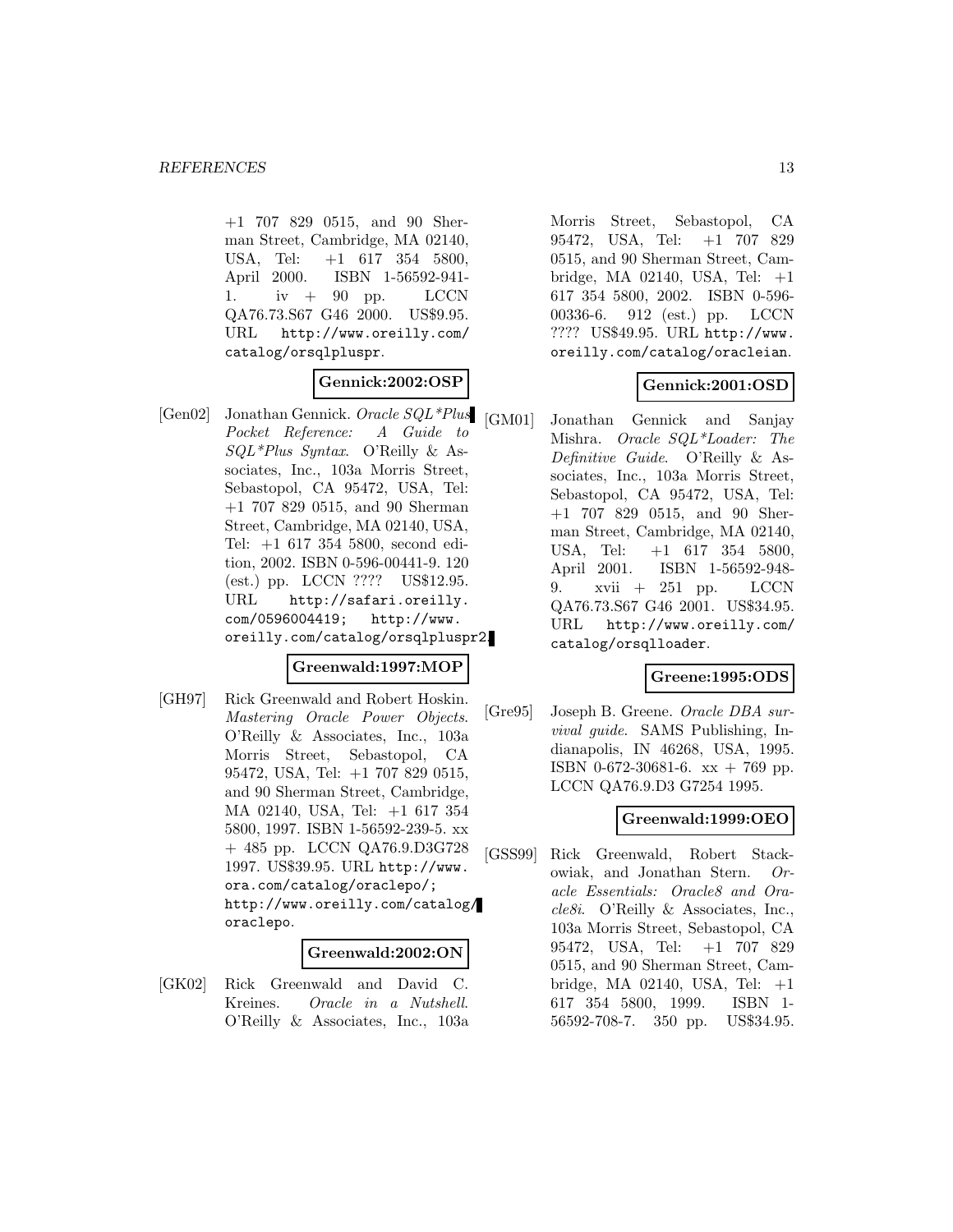URL http://www.oreilly.com/ catalog/oressentials.

### **Greenwald:2001:OEO**

[GSS01] Rick Greenwald, Robert Stackowiak, and Jonathan Stern. Oracle Essentials: Oracle9 i, Oracle8 i and Oracle8. O'Reilly & Associates, Inc., 103a Morris Street, Sebastopol, CA 95472, USA, Tel: +1 707 829 0515, and 90 Sherman Street, Cambridge, MA 02140, USA, Tel: +1 617 354 5800, second edition, June 2001. ISBN 0- 596-00179-7. xvii + 364 pp. LCCN QA76.9.D3 G74 2001. US\$34.95. URL http://www.oreilly.com/ catalog/oressentials2.

#### **Guan:1997:EAL**

[Gua97] Weihe Guan. Evaluating ARC-to-Oracle linkages. Geo info systems, 7 (2):38–44, February 1997.

#### **Gurry:2002:OST**

[Gur02] Mark Gurry. Oracle SQL Tuning: Pocket Reference. O'Reilly & Associates, Inc., 103a Morris Street, Sebastopol, CA 95472, USA, Tel: +1 707 829 0515, and 90 Sherman Street, Cambridge, MA 02140, USA, Tel: +1 617 354 5800, 2002. ISBN 0-596-00268-8. vi + 102 pp. LCCN QA76.73.S67 G87 2002 Stacks. US\$12.95. URL http://safari.oreilly. com/0596002688; http://www. oreilly.com/catalog/orsqltunpr.

#### **Humphrey:1995:GDG**

 $[H^+95]$  Laura Humphrey et al. *Graphics* 2.5 developer's guide: release 2.5. Oracle Corp., Redwood City, CA, USA,

1995. various pp. Part No. A32482- 2.

# **Harvey:1998:DGO**

[HB98] Dennis Harvey and Steve Beitler. The Developer's Guide to Oracle Web Application Server 3. Addison-Wesley, Reading, MA, USA, 1998. ISBN 0-201-30960-2. xix + 709 pp. LCCN QA76.76.D47H397 1998. US\$44.95.

# **Hursch:1987:WO**

[HH87] Jack L. Hursch and Carolyn J. Hursch. Working with Oracle. TAB Professional and Reference Books, Blue Ridge Summit, PA, USA, 1987. ISBN 0-8306-2916-5. xi + 228 pp. LCCN QA76.9.D3 H868 1987. US\$19.60.

# **Hursch:1989:WOV**

[HH89] Jack L. Hursch and Carolyn J. Hursch. Working with Oracle version 6.0. Windcrest/McGraw-Hill, Blue Ridge Summit, PA, USA, 1989. ISBN 0-8306-3246-8. xvi + 384 pp. LCCN QA76.9.D3 H8683 1989. US\$21.95.

# **Hursch:1991:OSD**

[HH91] Carolyn J. Hursch and Jack L. Hursch. Oracle SQL developer's quide. Windcrest/McGraw-Hill, Blue Ridge Summit, PA, USA, 1991. ISBN 0-8306-2566-6 (hardcover), 0- 8306-2529-1 (paperback). xv + 240 pp. LCCN QA76.73 .S67 H86 1991. US\$32.95 (hardcover), US\$21.60 (paperback).

# **Hipsley:1996:DCS**

[Hip96] Paul Hipsley. Developing client/ server applications with Oracle De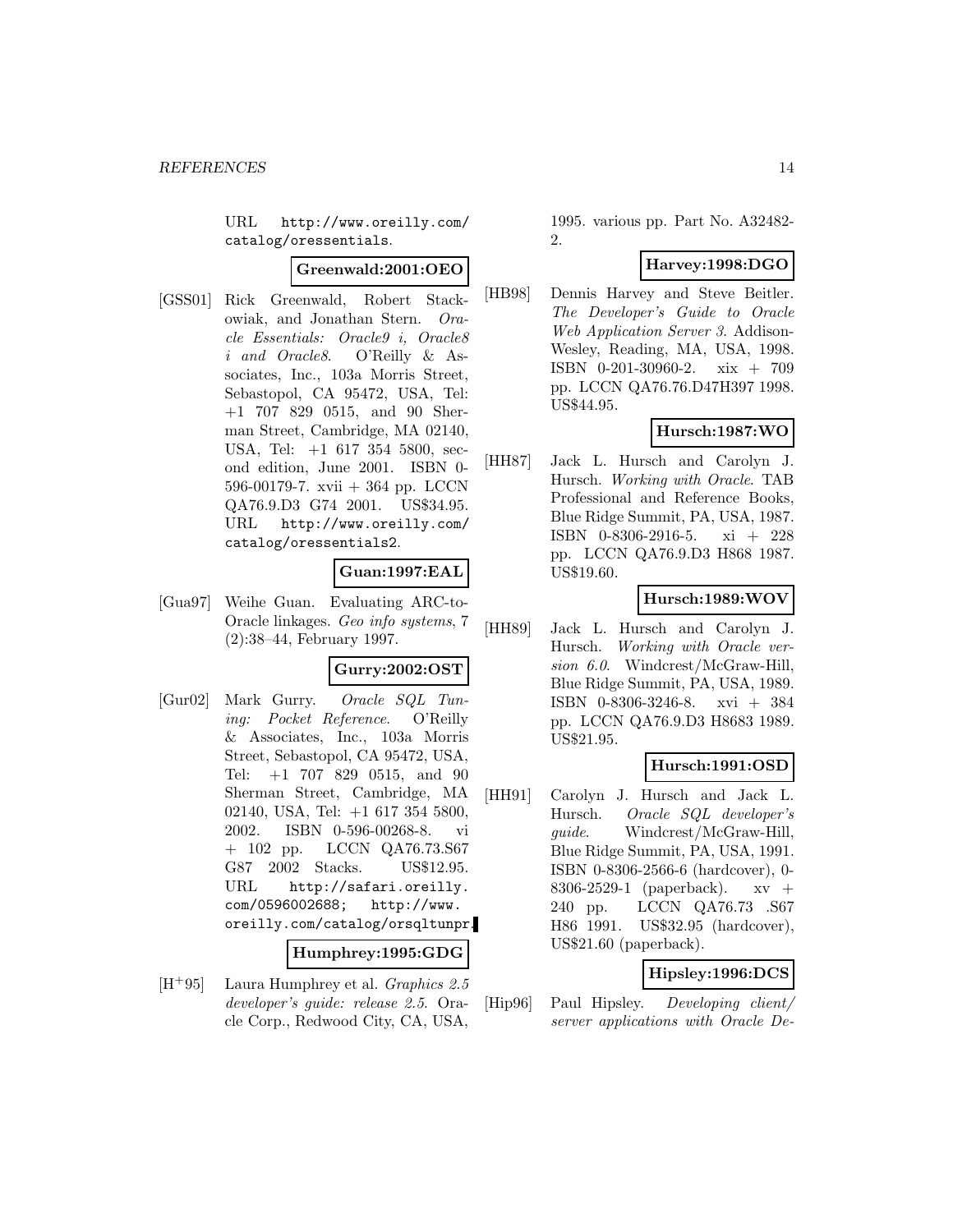veloper/2000. SAMS Publishing, Indianapolis, IN 46268, USA, 1996. ISBN 0-672-30852-5. xxvi + 640 pp. LCCN QA76.9.C55H57 1996.

# **Hartley:1992:OSP**

[HM92] Tim Hartley and Tim Martyn. ORACLE/SQL: a professional programmer's guide. McGraw-Hill, New York, NY, USA, 1992. ISBN 0-07-040775-4 (cloth), 0-07-040767-  $3$  (softcover).  $xx + 543$  pp. LCCN QA76.9.D3 H3652 1992. US\$49.95  $(cloth)$ , US\$34.95 (softcover).

#### **Ingram:1997:HPO**

[Ing97] Jonathan Ingram. High performance Oracle database automation. Coriolis Group Books, Scottsdale, AZ, USA, 1997. ISBN 1-57610-152-5. xxii + 419 pp. LCCN QA76.9.D3 I53433 1997.

#### **Jain:1997:PWV**

[Jai97] Manoj K. Jain. Paradox 7 for Windows 95 vs. personal Oracle 7 for Windows 95. Thesis (m.s.), Hofstra University, Westport, CT, USA, 1997. iv  $+ 73$  pp.

#### **Koch:1995:OCR**

[KL95] George Koch and Kevin Loney. Oracle: the complete reference. Osborne/McGraw-Hill, Berkeley, CA, USA, third edition, 1995. ISBN 0- 07-882097-9 (paperback). xxxvi + 1066 pp. LCCN QA76.9.D3 K62 1995. US\$34.95. Covers versions 7, 7.1, and 7.2.

#### **Koch:1997:OCRa**

[KL97a] George Koch and Kevin Loney. Oracle: The Complete Reference: Elec-

tronic Edition. Oracle Press (division of Osborne McGraw-Hill), Berkeley, CA, USA, 1997. ISBN 0-07-882285-8. xxxv + 1136 pp. LCCN QA76.9.D3K62 1997. US\$54.99. URL http://www. osborne.com/oracle/index.htm.

# **Koch:1997:OCRb**

[KL97b] George Koch and Kevin Loney. Oracle8: The Complete Reference. Oracle Press (division of Osborne McGraw-Hill), Berkeley, CA, USA, 1997. ISBN 0-07-882396-X. xxxvii + 1300 pp. LCCN QA76.9.D3K6182 1997. US\$59.99. URL http://www. osborne.com/oracle/index.htm.

# **Kreines:1999:ODA**

[KL99] David Kreines and Brian Laskey. Oracle Database Administration: The Essential Reference. O'Reilly & Associates, Inc., 103a Morris Street, Sebastopol, CA 95472, USA, Tel: +1 707 829 0515, and 90 Sherman Street, Cambridge, MA 02140, USA, Tel: +1 617 354 5800, 1999. ISBN 1-56592-516-5. xvii + 560 pp. LCCN QA76.9.D3 K7344 1999. US\$34.95. URL http://www. oreilly.com/catalog/oradba/.

# **Kline:1995:OCD**

[Kli95] Kevin E. Kline. Oracle's cooperative development environment: a reference and user's guide. Datamation book series. Butterworth-Heinemann, Boston, MA, USA, 1995. ISBN 0-7506-9500-5. xiii + 366 pp. LCCN QA76.76.D47 K564 1995.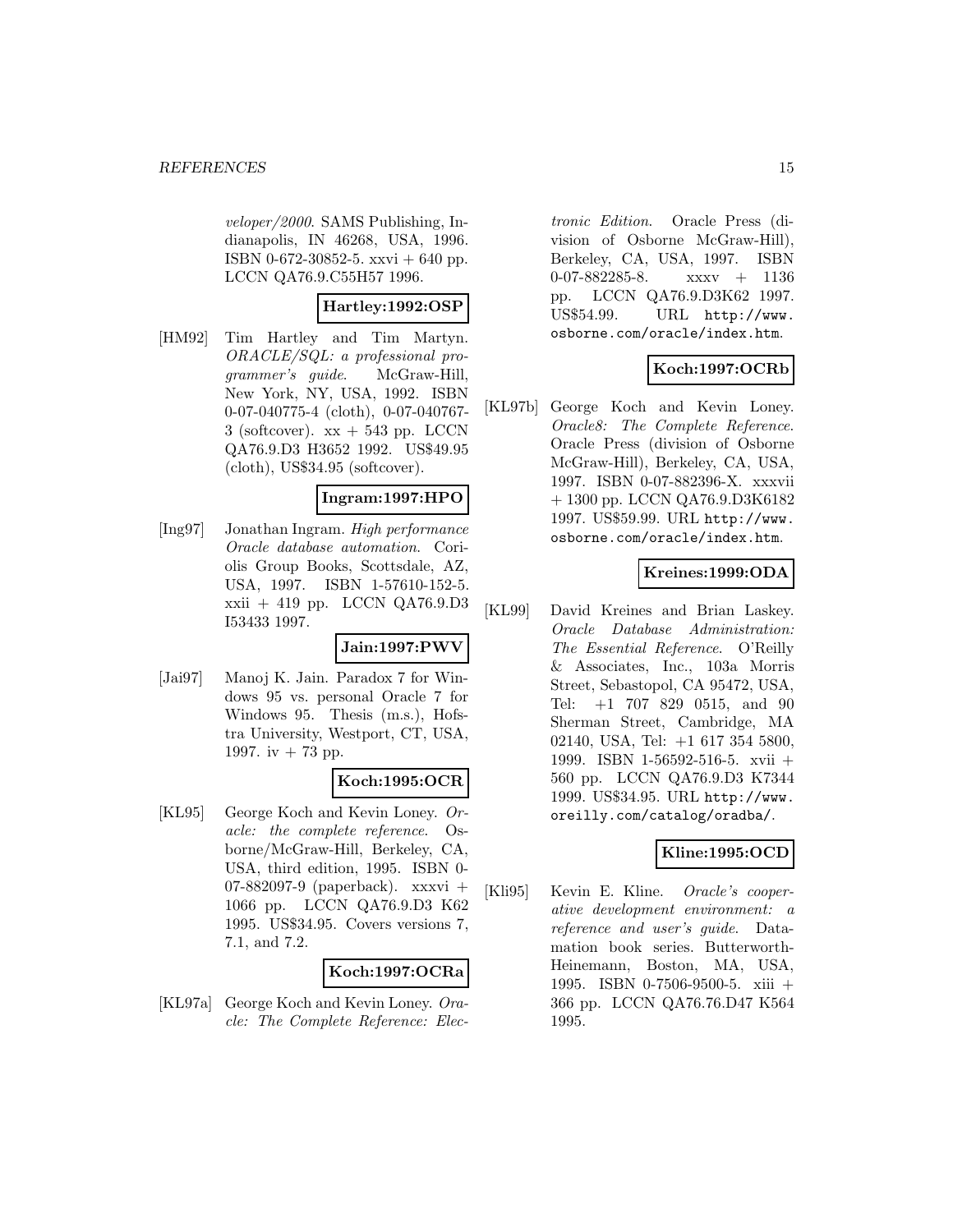# **Kolste:1995:OPO**

[KP95] Bruce Kolste and David Peterson. Oracle Power Objects handbook. Oracle Press (division of Osborne McGraw-Hill), Berkeley, CA, USA, 1995. ISBN 0-07-882089-8. xix + 567 pp. LCCN QA76.9.D3 K647 1995. URL http://www.osborne. com/oracle/index.htm.

# **Kreines:2000:OSE**

[Kre00] David Kreines. *Oracle SQL: The Es*sential Reference. O'Reilly & Associates, Inc., 103a Morris Street, Sebastopol, CA 95472, USA, Tel: +1 707 829 0515, and 90 Sherman Street, Cambridge, MA 02140, USA, Tel: +1 617 354 5800, October 2000. ISBN 1-56592-697-8. xxxiii + 382 pp. LCCN QA76.73.S67 K74 2000. US\$39.95. URL http://www. oreilly.com/catalog/orsqlter.

#### **Kreines:2005:ODP**

[Kre05] David C. Kreines. Oracle DBA pocket guide. O'Reilly & Associates, Inc., 103a Morris Street, Sebastopol, CA 95472, USA, Tel: +1 707 829 0515, and 90 Sherman Street, Cambridge, MA 02140, USA, Tel: +1 617 354 5800, 2005. ISBN 0-596- 10049-3. vi + 145 pp. LCCN QA76.9.D3 K744 2004.

# **Krohn:1993:UOT**

[Kro93] Mike Krohn. Using the Oracle toolset. Addison-Wesley, Reading, MA, USA, 1993. ISBN 0-201-56538- 2. xii + 327 pp. LCCN QA 76.76 A65 K76 1993. US\$40.00.

# **Kuhn:2002:ORP**

[KS02] Darl Kuhn and Scott Schulze. Oracle RMAN: Pocket Reference. O'Reilly & Associates, Inc., 103a Morris Street, Sebastopol, CA 95472, USA, Tel: +1 707 829 0515, and 90 Sherman Street, Cambridge, MA 02140, USA, Tel: +1 617 354 5800, 2002. ISBN 0-596-00233-5. viii + 111 pp. LCCN QA76.9.B32 K84 2002 Stacks. US\$12.95. URL http://safari.oreilly. com/0596002335; http://www. oreilly.com/catalog/rman.

### **Lakshman:2002:OJD**

[Lak02] Bulusu Lakshman. Oracle and Java development. SAMS Publishing, Indianapolis, IN 46268, USA, 2002. ISBN 0-672-32117-3. xv + 438 pp. LCCN QA76.9.D3 L35 2002.

# **Lomasky:1998:OS**

[LK98] Brian Lomasky and David C. Kreines. Oracle Scripts. O'Reilly & Associates, Inc., 103a Morris Street, Sebastopol, CA 95472, USA, Tel: +1 707 829 0515, and 90 Sherman Street, Cambridge, MA 02140, USA, Tel: +1 617 354 5800, May 1998. ISBN 1-56592- 438-X. xvi + 185 pp. LCCN QA76.73.S67 L66 1998. US\$29.95. URL http://www.oreilly.com/ catalog/oraclescrp. Covers Oracle8.

# **Lockman:1997:TYO**

[Loc97] David Lockman. Teach yourself Oracle8 database development in 21 days. SAMS Publishing, Indianapolis, IN 46268, USA, 1997. ISBN 0-672-31078-3 (paperback). xxviii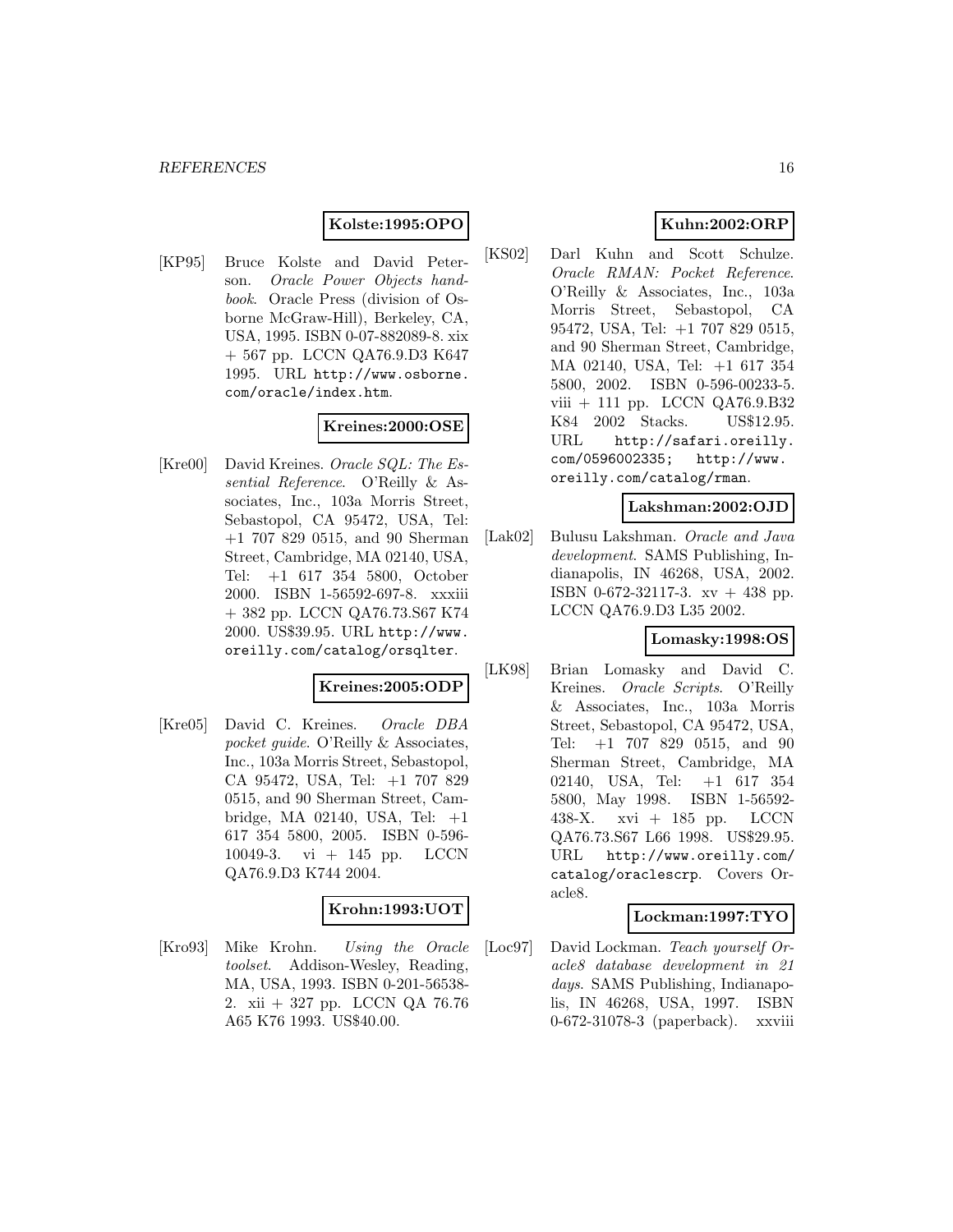+ 665 pp. LCCN QA76.9.D3 L636 1997. US\$49.99, CAN\$70.95, UK£46.95.

#### **Loney:1994:ODHb**

[Lon94a] Kevin Loney. Oracle DBA handbook: 7.3 edition. Oracle Press (division of Osborne McGraw-Hill), Berkeley, CA, USA, 1994. ISBN 0-07-882289-0. xxii + 720 pp. LCCN QA76.9.D3L663 1994b. URL http://www.osborne.com/ oracle/index.htm.

#### **Loney:1994:ODHa**

[Lon94b] Kevin Loney. Oracle DBA handbook: What every system administrator needs to know for effective and efficient database management. Oracle Press (division of Osborne McGraw-Hill), Berkeley, CA, USA, 1994. ISBN 0- 07-881182-1 (hardcover). xxii + 672 pp. LCCN QA76.73.S35 L6 1994. US\$34.95. URL http://www. osborne.com/oracle/index.htm.

#### **Loney:1998:ODH**

[Lon98] Kevin Loney. *Oracle8 DBA hand*book. Oracle Press (division of Osborne McGraw-Hill), Berkeley, CA, USA, 1998. xxii + 822 pp. URL http://www.osborne. com/oracle/index.htm.

#### **Loney:19xx:ODH**

[Lonxx] Kevin Loney. Oracle8 DBA Handbook. Oracle Press (division of Osborne McGraw-Hill), Berkeley, CA, USA, 19xx. ISBN 0-07-882406-0. 822 pp. LCCN ???? US\$44.99. URL http://www.osborne.com/ oracle/index.htm.

# **Luers:1995:EO**

[Lue95] Tom Luers. Essential Oracle 7. SAMS Publishing, Indianapolis, IN 46268, USA, 1995. ISBN 0-672- 30873-8. xix + 485 pp. LCCN QA76.9.D3L84 1995.

# **Mishra:2002:MOS**

[MB02] Sanjay Mishra and Alan Beaulieu. Mastering Oracle SQL. O'Reilly & Associates, Inc., 103a Morris Street, Sebastopol, CA 95472, USA, Tel: +1 707 829 0515, and 90 Sherman Street, Cambridge, MA 02140, USA, Tel: +1 617 354 5800, 2002. ISBN 0-596-00129-0. xiv + 321 pp. LCCN QA76.73.S67 M57 2002 Stacks. US\$34.95. URL http://safari.oreilly. com/0596001290; http://www. oreilly.com/catalog/mastorasql.

# **McCullough:1994:OPS**

[McC94] Alastair E. McCullough. Oracle PL/ SQL for SQL\*Forms: an introduction to PL/SQL for those using SQL \*Forms version 3.0. McGraw-Hill, New York, NY, USA, 1994. ISBN 0-07-707925-6.  $xx + 169$  pp. LCCN QA76.73.S67 M33 1994. UK£22.50.

#### **McClanahan:1996:ODG**

[McC96] David McClanahan. Oracle developer's guide. Oracle Press (division of Osborne McGraw-Hill), Berkeley, CA, USA, 1996. ISBN ???? xviii + 794 pp. LCCN QA76.9.D3 M39375 1996.

#### **McDonald:2003:MOP**

[McD03] Connor McDonald. Mastering Oracle PL/SQL: Practical Solutions. Apress, Berkeley, CA, USA, 2003.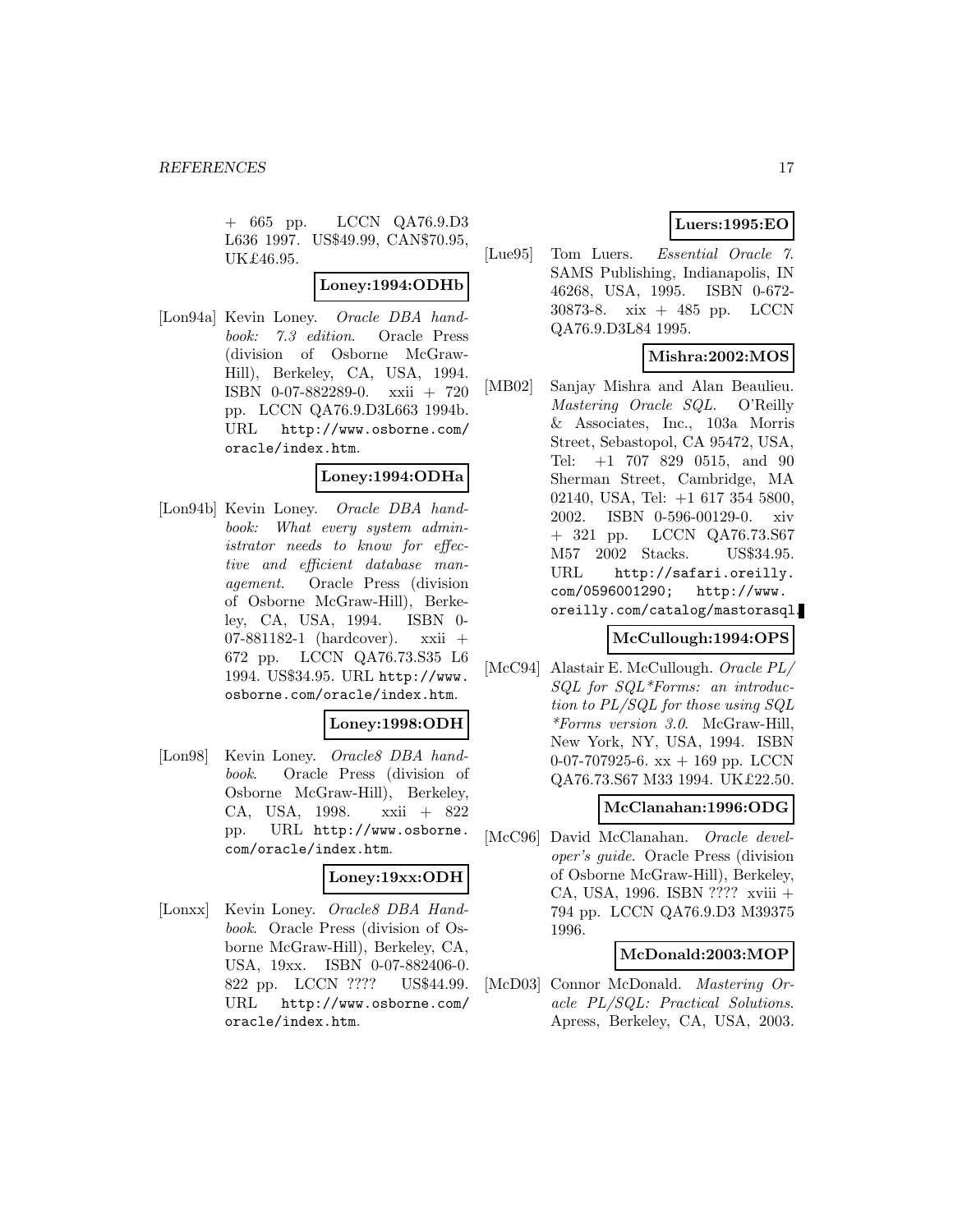ISBN 1-59059-217-4. 616 (est.) pp. US\$49.99. URL http://www. apress.com/book/bookDisplay. html?bID=276.

#### **Morrison:1998:GOI**

[MM98] Joline Morrison and Mike Morrison. A guide to Oracle: including Developer/2000 and the Oracle Web-Server and DBA utilities. Course Technology, Cambridge, MA, USA, 1998. ISBN 0-7600-4992-0. xvi + 584 pp. LCCN ????

### **Mahapatra:2000:OPP**

[MM00] Tushar Mahapatra and Sanjay Mishra. Oracle Parallel Processing. O'Reilly & Associates, Inc., 103a Morris Street, Sebastopol, CA 95472, USA, Tel: +1 707 829 0515, and 90 Sherman Street, Cambridge, MA 02140, USA, Tel: +1 617 354 5800, 2000. ISBN 1-56592-701-X. xvii + 268 pp. LCCN QA76.58 .M34 2000 Sci-Eng. US\$32.95. URL http://www.oreilly.com/ catalog/oraclepp.

#### **McDaniel:2002:TPR**

[MM02] Jim McDaniel and Patrick Mc-Grath. TOAD Pocket Reference for Oracle. O'Reilly & Associates, Inc., 103a Morris Street, Sebastopol, CA 95472, USA, Tel: +1 707 829 0515, and 90 Sherman Street, Cambridge, MA 02140, USA, Tel: +1 617 354 5800, 2002. ISBN 0-596- 00337-4. 128 (est.) pp. LCCN ???? US\$12.95. URL http://www. oreilly.com/catalog/tdpr.

#### **Moltyaner:1997:ODT**

[MPK97] Lev Moltyaner, Mark Peco, and Dag Hoftun Knutsen. Oracle Devel-

oper/2000: travaux pratiques: cours 236. Support de cours. Learning Tree International, Clichy (Hautsde-Seine), France, 1997. ISBN 2- 87672-666-1. various pp. LCCN ????

# **McDaniel:2005:TPR**

[MSMS05] Jim McDaniel, Jeff Smith, Patrick McGrath, and Bert Scalzo. TOAD pocket reference for Oracle. O'Reilly & Associates, Inc., 103a Morris Street, Sebastopol, CA 95472, USA, Tel: +1 707 829 0515, and 90 Sherman Street, Cambridge, MA 02140, USA, Tel: +1 617 354 5800, second edition, 2005. ISBN 0-596-00971-2 (paperback).  $vi + 122$  pp. LCCN QA76.9.D3 M395 2005.

# **Muench:2000:BOX**

[Mue00] Steve Muench. Building Oracle XML Applications. O'Reilly & Associates, Inc., 103a Morris Street, Sebastopol, CA 95472, USA, Tel: +1 707 829 0515, and 90 Sherman Street, Cambridge, MA 02140, USA, Tel: +1 617 354 5800, September 2000. ISBN 1-56592-691-9. xvi + 792 pp. LCCN QA76.76.H94 M75 2000. US\$44.95. URL http://www. oreilly.com/catalog/orxmlapp. Includes CD-ROM.

# **Muller:1996:ODH**

[Mul96] Robert J. Muller. Oracle Developer/2000 handbook. Osborne/ McGraw-Hill, Berkeley, CA, USA, 1996. ISBN 0-07-882180-0. xiv + 446 pp. LCCN QA76.76.D47M82 1996.

# **Muller:1997:ODH**

[Mul97] Robert J. Muller. Oracle Developer/2000 Handbook. Oracle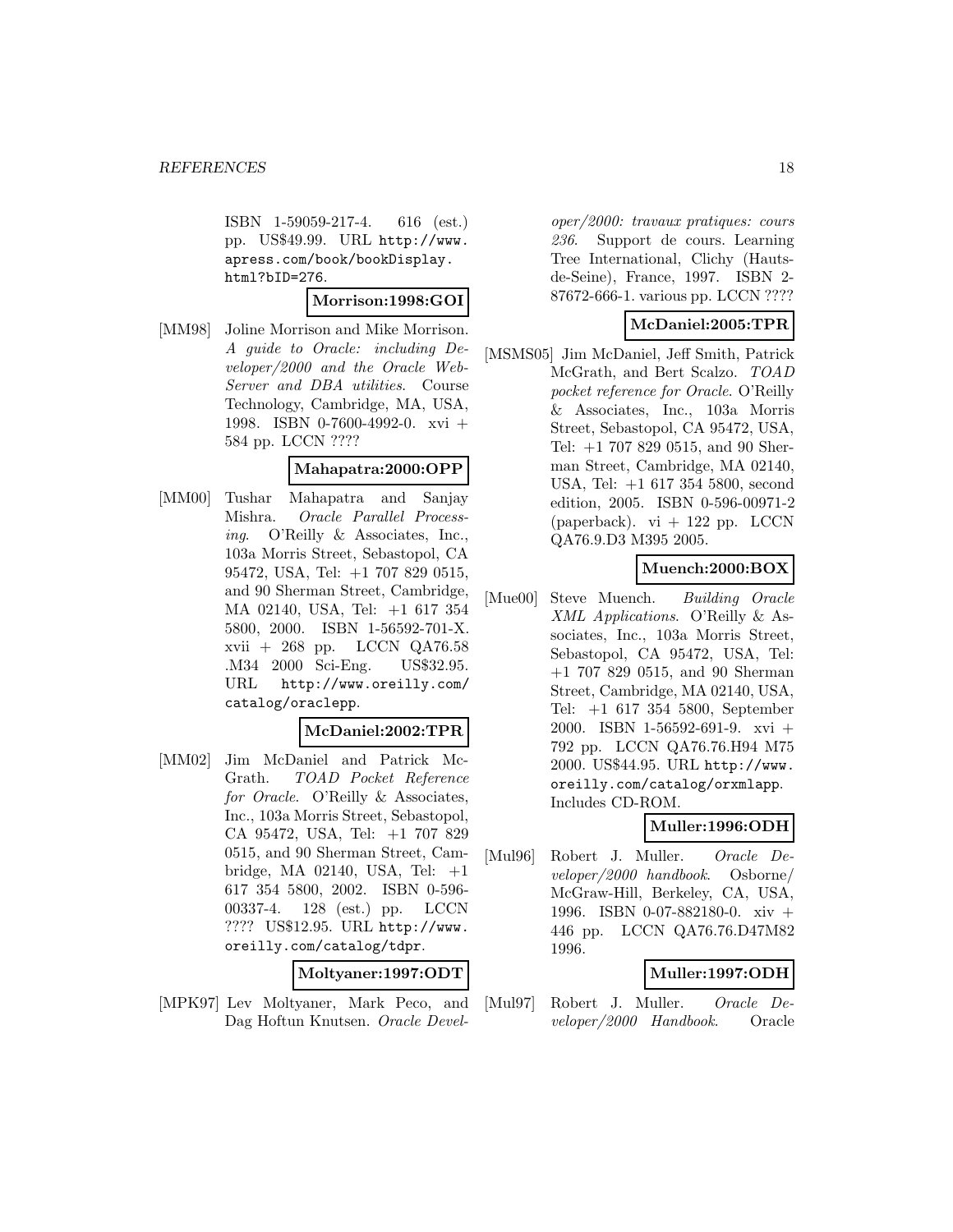Press (division of Osborne McGraw-Hill), Berkeley, CA, USA, second edition, 1997. ISBN 0-07- 882326-9 (paperback). xvii  $+$ 728 pp. LCCN QA76.76.D47M82 1997. URL http://www.osborne. com/oracle/index.htm.

### **Odewahn:1999:OWA**

[Ode99] Andrew Odewahn. Oracle Web Applications: PL/SQL Developer's Introduction. O'Reilly & Associates, Inc., 103a Morris Street, Sebastopol, CA 95472, USA, Tel: +1 707 829 0515, and 90 Sherman Street, Cambridge, MA 02140, USA, Tel: +1 617 354 5800, 1999. ISBN 1-56592-687-0. 256 pp. US\$29.95. URL http://www. oreilly.com/catalog/oracleweb.

### **Anonymous:1994:OD**

[Ora94] Oracle developer, 1994. ISSN 1078- 7518. Pinnacle Publishing, Inc., Kent, WA, USA.

#### **Oracle:1995:PO**

[Ora95] Oracle Corporation. Personal Oracle 7. Oracle Corp., Redwood Shores, CA, USA, version 7.1.4.1.OC for Windows edition, 1995.

# **Oracle:1997:AODc**

[Ora97a] Oracle Corporation. Administer the Oracle 7 database, 1997. 3 computer disks updated installation instructions + global license terms.

#### **Oracle:1997:AODa**

[Ora97b] Oracle Corporation. Administer the Oracle 7 database II. Oracle Corp., Redwood Shores, CA, USA, version

1.0, v7.8, CBT for Windows edition, 1997. 3 computer disks updated installation instructions + global license terms.

# **Oracle:1997:AODb**

[Ora97c] Oracle Corporation. Administer the Oracle 7 database II. Oracle Corp., Redwood Shores, CA, USA, version 1.0, CBT for Windows edition, 1997. 3 computer disks updated installation instructions + global license terms.

# **Oracle:1997:D**

[Ora97d] Oracle Corporation. Developer/ 2000, 1997. 1 computer optical laser disc installation notes + global license terms + guidelines for building applications  $+1$  computer optical laser disc; 4–3/4 in. (Personal Oracle lite).

# **Oracle:1997:DIF**

[Ora97e] Oracle Corporation. Developer/ 2000: introduction to forms 4.5, 1997. 4 computer disks workbook/reference guide.

# **Oracle:1997:DUR**

[Ora97f] Oracle Corporation. Developer/ 2000: using reports 2.5, 1997. 4 computer disks workbook/reference guide.

#### **Oracle:1997:OWS**

[Ora97g] Oracle Corporation. Oracle 7 workgroup server, 1997. 1 computer laser optical disc notes  $+1$  troubleshooting tips card + Oracle fail safe (Version 2.0.5 for MS Windows NT and Windows 95 (1 computer laser optical disc; 4 3/4 in.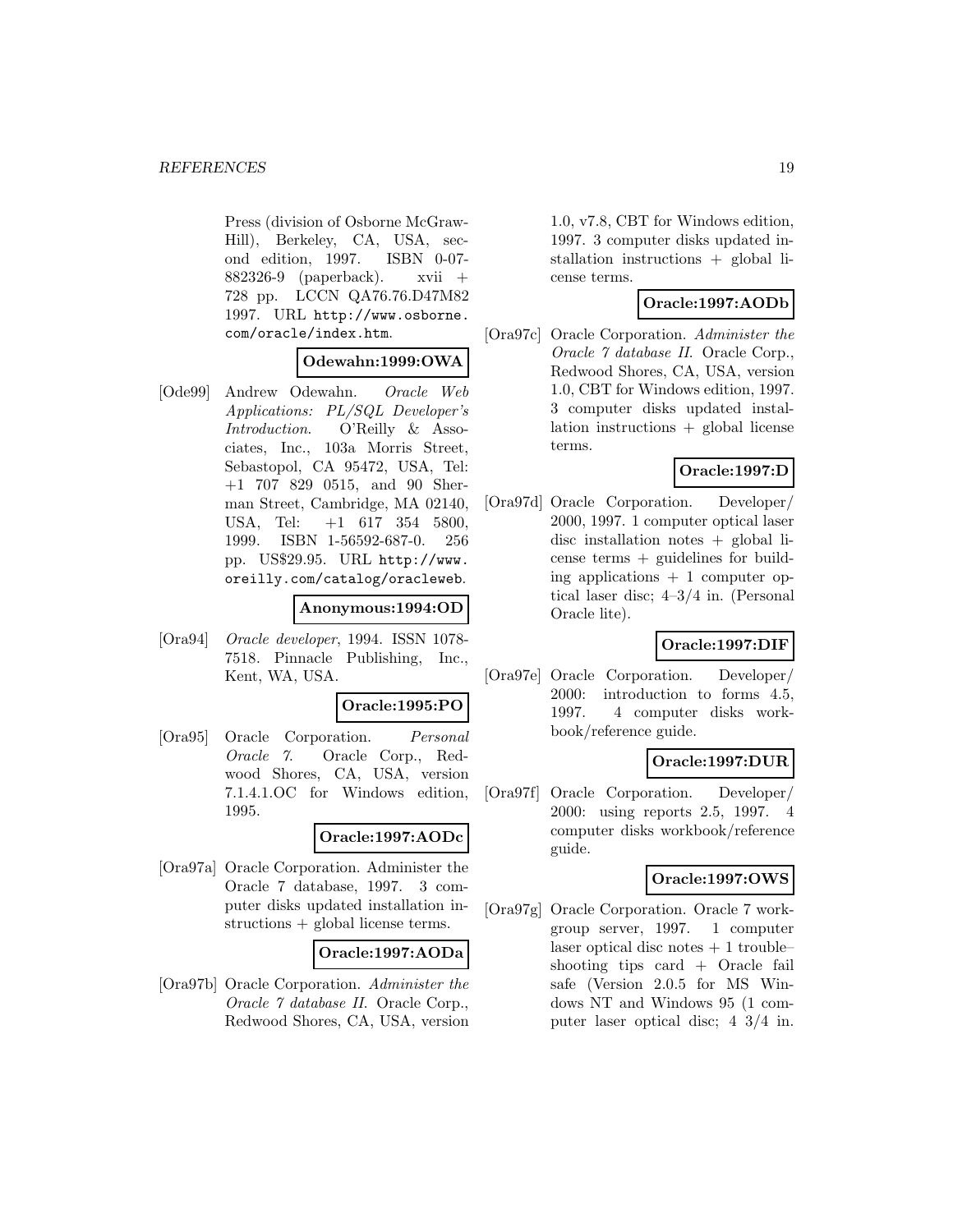+ release notes)) + Support notes (Dec. '97/Version 2.0.2.0. (1 computer laser optical disc; 4 3/4 in.)).

# **Owens:1996:BID**

[Owe96] Kevin T. Owens. Building intelligent databases with Oracle PL/SQL, triggers, and stored procedure. PT R Prentice-Hall, Englewood Cliffs, NJ 07632, USA, 1996. ISBN 0-13- 443631-8 (paperback).  $xiv + 370$  pp. LCCN QA76.9.D3 O92 1996.

# **Palinski:1997:ODC**

[Pal97] John Palinski. Oracle database construction kit. Que Corporation, Indianapolis, IN, USA, 1997. ISBN 0- 7897-1419-1. xxi + 655 pp. LCCN QA76.9.D3 P338 1997.

# **Patrick:1999:SF**

[Pat99] John Patrick. SQL Fundamentals. P T R Prentice-Hall, Englewood Cliffs, NJ 07632, USA, 1999. ISBN 0- 13-096016-0. 820 pp. URL http: //www.phptr.com/ptrbooks/ptr\_ 013014469X.html. Includes CD-ROM. Covers Microsoft Access and Oracle.

# **Papaj:1997:ODW**

[PB97] Robert Papaj and Donald Burleson. Oracle Databases on the Web: Learn to Create Web Pages That Interface with Database Engines. Coriolis Group Books, Scottsdale, AZ, USA, 1997. ISBN 1-57610-099-5. xvi + 572 pp. LCCN QA76.9.D26P37 1997. US\$39.99, CAN\$55.99. URL http://www.coriolis.com/cgiwin/tipsheet.exe/tipsheet?name= usoracdb. Includes CD-ROM.

# **Pribyl:2002:LOP**

[PF02] Bill Pribyl and Steven Feuerstein. Learning Oracle PL/SQL. O'Reilly & Associates, Inc., 103a Morris Street, Sebastopol, CA 95472, USA, Tel: +1 707 829 0515, and 90 Sherman Street, Cambridge, MA 02140, USA, Tel: +1 617 354 5800, 2002. ISBN 0-596-00180-0. xix + 401 pp. LCCN QA76.73.P258 P74 2002 Stacks. US\$39.95. URL http://safari.oreilly. com/0596001800; http://www. oreilly.com/catalog/learnoracle.

# **Page:1998:UO**

[PH98] William G. Page and Nathan Hughes. Using Oracle8. Que Corporation, Indianapolis, IN, USA, special edition edition, 1998. ISBN 0- 7897-1345-4. xix + 929 pp. LCCN QA76.9.D3P334 1998.

# **Price:2001:JPO**

[Pri01] Jason Price. Java Programming with Oracle SQLJ. O'Reilly & Associates, Inc., 103a Morris Street, Sebastopol, CA 95472, USA, Tel: +1 707 829 0515, and 90 Sherman Street, Cambridge, MA 02140, USA, Tel: +1 617 354 5800, September 2001. ISBN 0-596-00087-1. xiii + 381 pp. LCCN QA76.73.J38 P74 2001. US\$39.95. URL http://www. oreilly.com/catalog/orasqlj.

# **Russel:2004:ODB**

[RC04] Charlie Russel and Robert Cordingley. Oracle DBA Backup and Recovery Quick Reference. The Prentice Hall PTR Oracle series. P T R Prentice-Hall, Englewood Cliffs,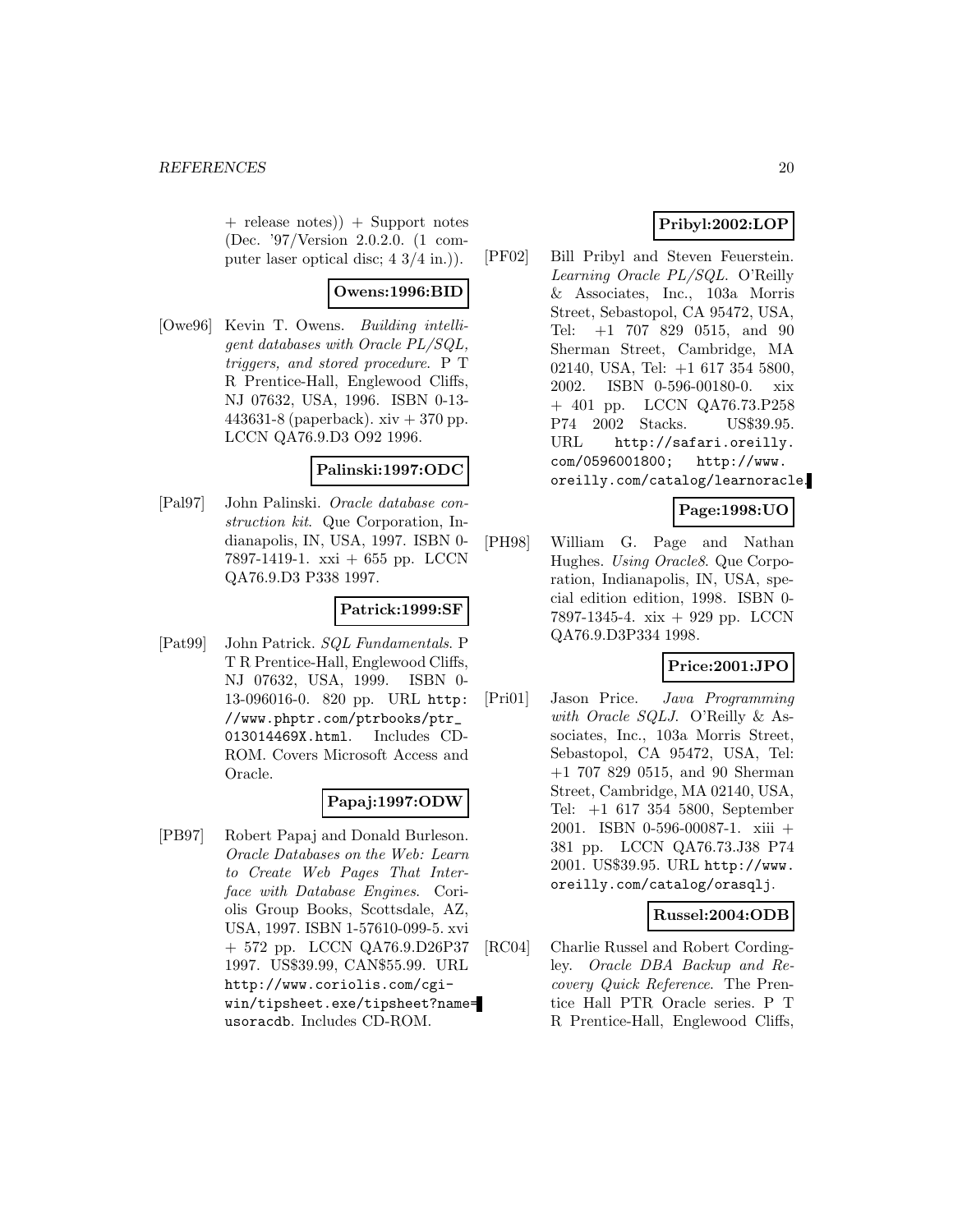NJ 07632, USA, 2004. ISBN 0-13- 140304-4. xvi + 336 pp. LCCN QA76.9.D3 R868 2004. US\$29.99.

# **RevealNet:2001:ODC**

[Rev01] RevealNet. Oracle DBA Checklists Pocket Reference. O'Reilly & Associates, Inc., 103a Morris Street, Sebastopol, CA 95472, USA, Tel: +1 707 829 0515, and 90 Sherman Street, Cambridge, MA 02140, USA, Tel: +1 617 354 5800, April 2001. ISBN 0-596-00122-3. 80 pp. LCCN ???? US\$9.95. URL http://www.oreilly.com/ catalog/ordbacheck.

# **Rodgers:1999:ODD**

[Rod99] Ulka Rodgers. Oracle: A Database Developer's Guide. P T R Prentice-Hall, Englewood Cliffs, NJ 07632, USA, 1999. ISBN 0-13- 841420-3. ???? pp. LCCN ???? URL http://www.phptr.com/ ptrbooks/ptr\_0138414203.html.

#### **Ravada:1999:OSE**

[RS99] S. Ravada and J. Sharma. Oracle8i spatial: Experiences with extensible databases. Lecture Notes in Computer Science, 1651:355–??, 1999. CODEN LNCSD9. ISSN 0302- 9743.

#### **Rosenzweig:2004:OPS**

[RS04] Benjamin Rosenzweig and Ellen Silvestrova. Oracle PL/SQL by Example. P T R Prentice-Hall, Englewood Cliffs, NJ 07632, USA, third edition, 2004. ISBN 0-13-117261-1. xxiii + 735 pp. LCCN QA76.73.P258 R68 2004. US\$49.99.

# **Singh:1997:ODG**

[S<sup>+</sup>97] Lave Singh et al. Oracle 7.3 developer's guide. SAMS Publishing, Indianapolis, IN 46268, USA, 1997. ISBN 0-672-22794-0. xxvi + 966 pp. LCCN QA76.9.D3 S5765 1997.

# **SAS:1993:SAI**

[SAS93] SAS Institute. SAS/ACCESS interface to ORACLE: usage and reference, version 6. SAS Institute, SAS Circle, Box 8000, Cary, NC 27512- 8000, USA, second edition, 1993. ISBN 1-55544-580-2. xxii + 261 pp. LCCN QA276.4.S21577 1993.

# **Seligman:1995:GRM**

[Sel95] Russ Seligman. Graphics reference manual: release 2.5. Oracle Corp., Redwood City, CA, USA, 1995. various pp. Part No. A32483-1.

### **Smine:1994:CDA**

[Smi94] Hatem Smine. Concevoir et developper avec Oracle et Case: Oracle versions 6 et 7. Eyrolles, Paris, France, 1994. ISBN 2-212-08829-9. ix + 268 pp. LCCN ????

#### **Sobecki:1997:NSM**

[Sob97] Donna Sobecki. NIST space management system using ORACLE and the World Wide Web. Boulder, Co., 1997. ii  $+ 85 + [3]$  pp.

#### **Stowe:1996:ODH**

[Sto96] Michael W. Stowe. Oracle De $velocity/2000$  handbook. P T R Prentice-Hall, Englewood Cliffs, NJ 07632, USA, 1996. ISBN 0-13- 227968-1. xii + 292 pp. LCCN QA76.9.D3S757 1996.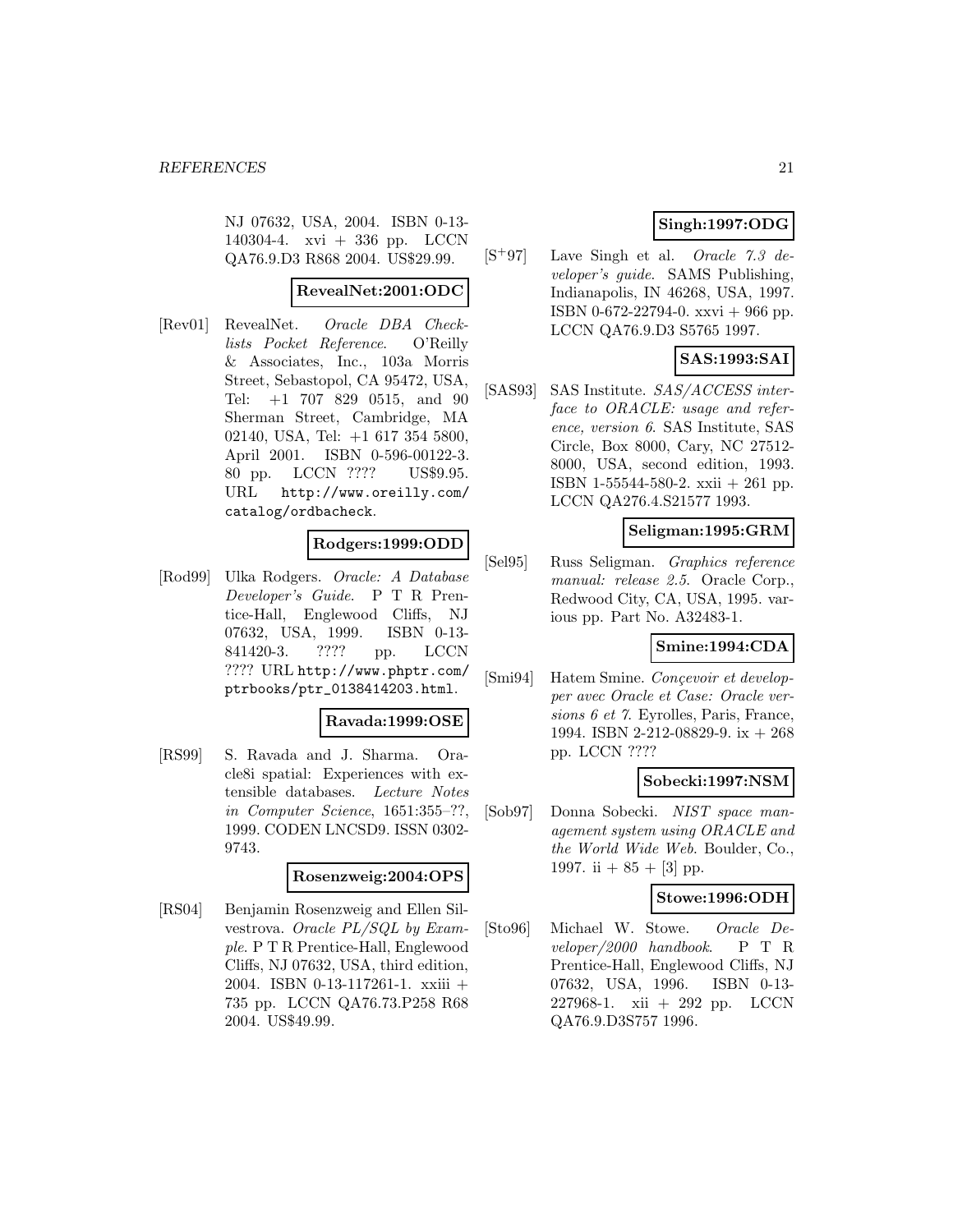#### **Sturner:1995:OUDa**

[Stu95a] G¨unter Sturner. Oracle 7: a user's and developer's guide, including release 7.1. Van Nostrand Reinhold Co., New York, NY, USA, 1995. ISBN 0-442-01962-9. xiv + 424 pp. LCCN QA76.9.D3 S82 1995. Translated and adapted by George Shaw and Patricia Shaw.

#### **Sturner:1995:OUDb**

[Stu95b] G¨unter Sturner. Oracle 7: a user's and developer's guide, including version 7.1. International Thomson Publishing, London, New York, Boston, Madrid, . . . , 1995. ISBN 1- 85032-118-3. xiv + 424 pp. LCCN QA76.9.D3 S82 1995. Translated and adapted by George Shaw and Patricia Shaw.

# **Sturner:1997:DIR**

[Stu97] Gunther Sturner. Database and information retrieval. Reader. Database and information retrieval. Deakin University, Geelong, Victoria, Australia, 1997. ii  $+ 58$  pp.

#### **Toledo:2000:ONC**

[TG00] Hugo Toledo and Jonathan Gennick. Oracle Net8 Configuration and Troubleshooting. O'Reilly & Associates, Inc., 103a Morris Street, Sebastopol, CA 95472, USA, Tel: +1 707 829 0515, and 90 Sherman Street, Cambridge, MA 02140, USA, Tel: +1 617 354 5800, December 2000. ISBN 1- 56592-753-2. 408 pp. US\$39.95. URL http://www.oreilly.com/ catalog/net8trouble.

# **Theriault:1998:OS**

[TH98] Marlene Theriault and William Heney. Oracle Security. O'Reilly & Associates, Inc., 103a Morris Street, Sebastopol, CA 95472, USA, Tel: +1 707 829 0515, and 90 Sherman Street, Cambridge, MA 02140, USA, Tel: +1 617 354 5800, 1998. ISBN 1-56592-450-9. 425 pp. LCCN ???? US\$34.95. URL http://www. oreilly.com/catalog/orasec.

# **Tjahjadi:1997:DIE**

[Tja97] Michael Tjahjadi. The design and implementation of an express to Oracle 8 mapping. Thesis (m.s.), Arizona State University, Tempe, AZ, USA, 1997. xii + 225 pp.

# **Toledo:1996:ON**

[Tol96] Hugo Toledo, Jr. Oracle Networking. Oracle Press (division of Osborne McGraw-Hill), Berkeley, CA, USA, 1996. ISBN 0-07-882165-7. xxvii + 365 pp. LCCN QA76.9.D3T63 1996. US\$34.95. URL http://www. osborne.com/oracle/index.htm.

### **Urman:1996:OPS**

[Urm96] Scott Urman. Oracle PL/SQL programming. Oracle Press (division of Osborne McGraw-Hill), Berkeley, CA, USA, 1996. ISBN 0-07- 882176-2. xxvi + 564 pp. LCCN QA76.9.D3U76 1996. URL http:// www.osborne.com/oracle/index. htm. Covers PL/SQL 2.2 and 2.3.

### **Urman:1997:OPS**

[Urm97] Scott Urman. Oracle8 PL/SQL programming: The essential guide for every Oracle programmer: with